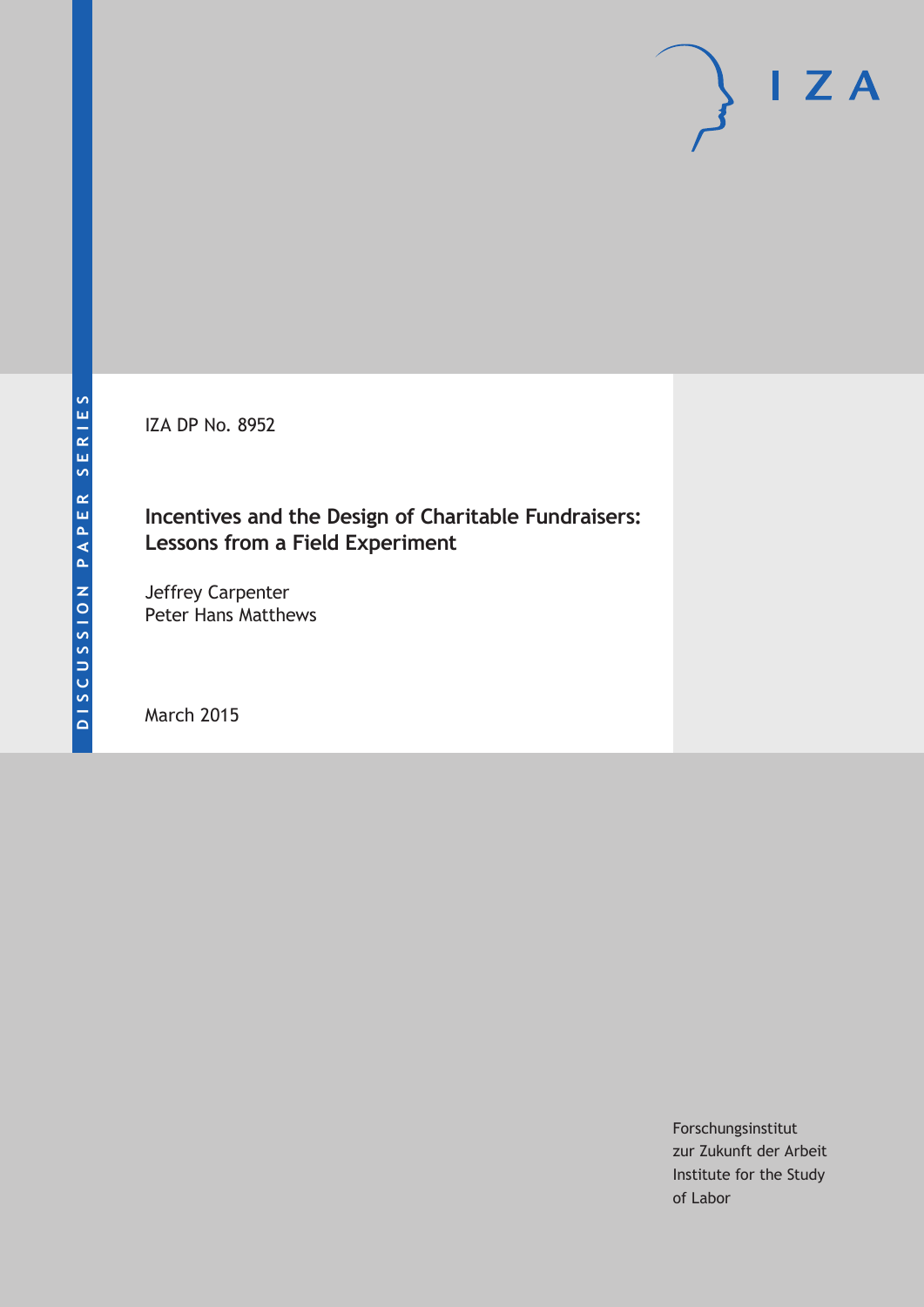# **Incentives and the Design of Charitable Fundraisers: Lessons from a Field Experiment**

**Jeffrey Carpenter**

*Middlebury College and IZA*

### **Peter Hans Matthews**

*Middlebury College*

Discussion Paper No. 8952 March 2015

IZA

P.O. Box 7240 53072 Bonn Germany

Phone: +49-228-3894-0 Fax: +49-228-3894-180 E-mail: iza@iza.org

Any opinions expressed here are those of the author(s) and not those of IZA. Research published in this series may include views on policy, but the institute itself takes no institutional policy positions. The IZA research network is committed to the IZA Guiding Principles of Research Integrity.

The Institute for the Study of Labor (IZA) in Bonn is a local and virtual international research center and a place of communication between science, politics and business. IZA is an independent nonprofit organization supported by Deutsche Post Foundation. The center is associated with the University of Bonn and offers a stimulating research environment through its international network, workshops and conferences, data service, project support, research visits and doctoral program. IZA engages in (i) original and internationally competitive research in all fields of labor economics, (ii) development of policy concepts, and (iii) dissemination of research results and concepts to the interested public.

<span id="page-1-0"></span>IZA Discussion Papers often represent preliminary work and are circulated to encourage discussion. Citation of such a paper should account for its provisional character. A revised version may be available directly from the author.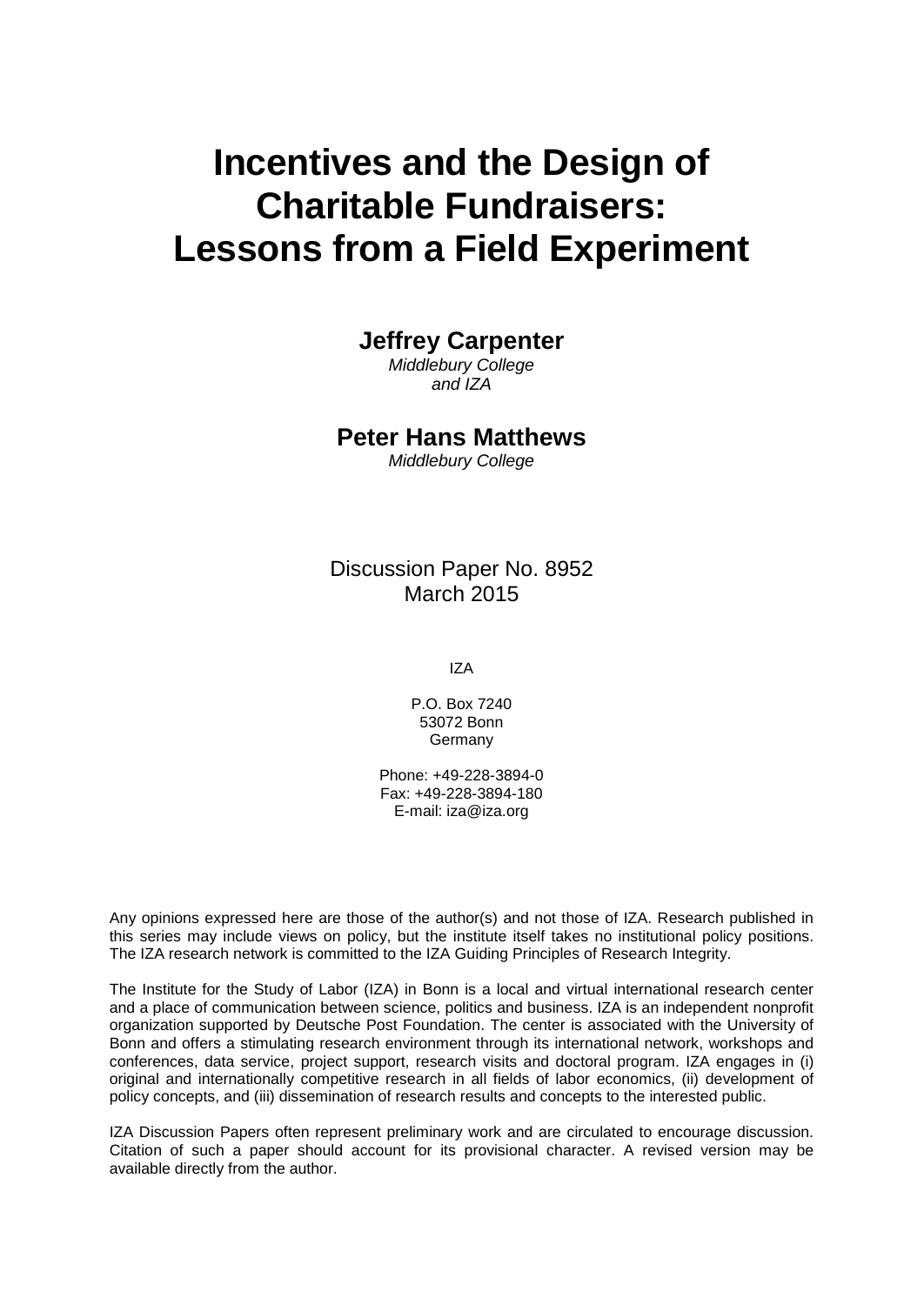IZA Discussion Paper No. 8952 March 2015

# **ABSTRACT**

# **Incentives and the Design of Charitable Fundraisers: Lessons from a Field Experiment[\\*](#page-1-0)**

There has been little systematic study of the mechanisms typically used to raise money for charity. One of the most common is the simple raffle in which participants purchase chances to win a prize at a constant price. We conduct a field experiment randomly assigning participants to four raffle treatments to examine the effectiveness of alternative incentive schemes designed to encourage either participation or volume. Our results confirm the importance of incentives in that we find revenue gains are available on both margins. Our experiment, and others like it, illustrates the power of field experiments to inform fundraising choices.

JEL Classification: H41, D03, D64, C93

Keywords: philanthropy, fundraising, incentives, public good, raffle, Tullock contest, field experiment

Corresponding author:

Jeffrey Carpenter Department of Economics Middlebury College Middlebury, VT 05753 USA E-mail: [jpc@middlebury.edu](mailto:jpc@middlebury.edu)

We thank Corinna Noelke and Carolyn Craven for helpful discussion, as well as Tyler Callese, Audrey Carpenter, Henry Carpenter, Philip Chang, Tawanda Chipwanya, Jenner Currier, Peter Ekelmans, Matthew Forsberg, Martha Gilchrist, Lisa Han, Stewart Hoffman, Douglas Kenerson, Rachel Kim, Jane McCabe, William Moore, Liam Mulhern, Katherine Neal, Dorrie Paradies, William Potter, Ethan Roy, and Arjun Shah for research assistance. We also acknowledge the financial support of Middlebury College and the National Science Foundation (SES 0617778).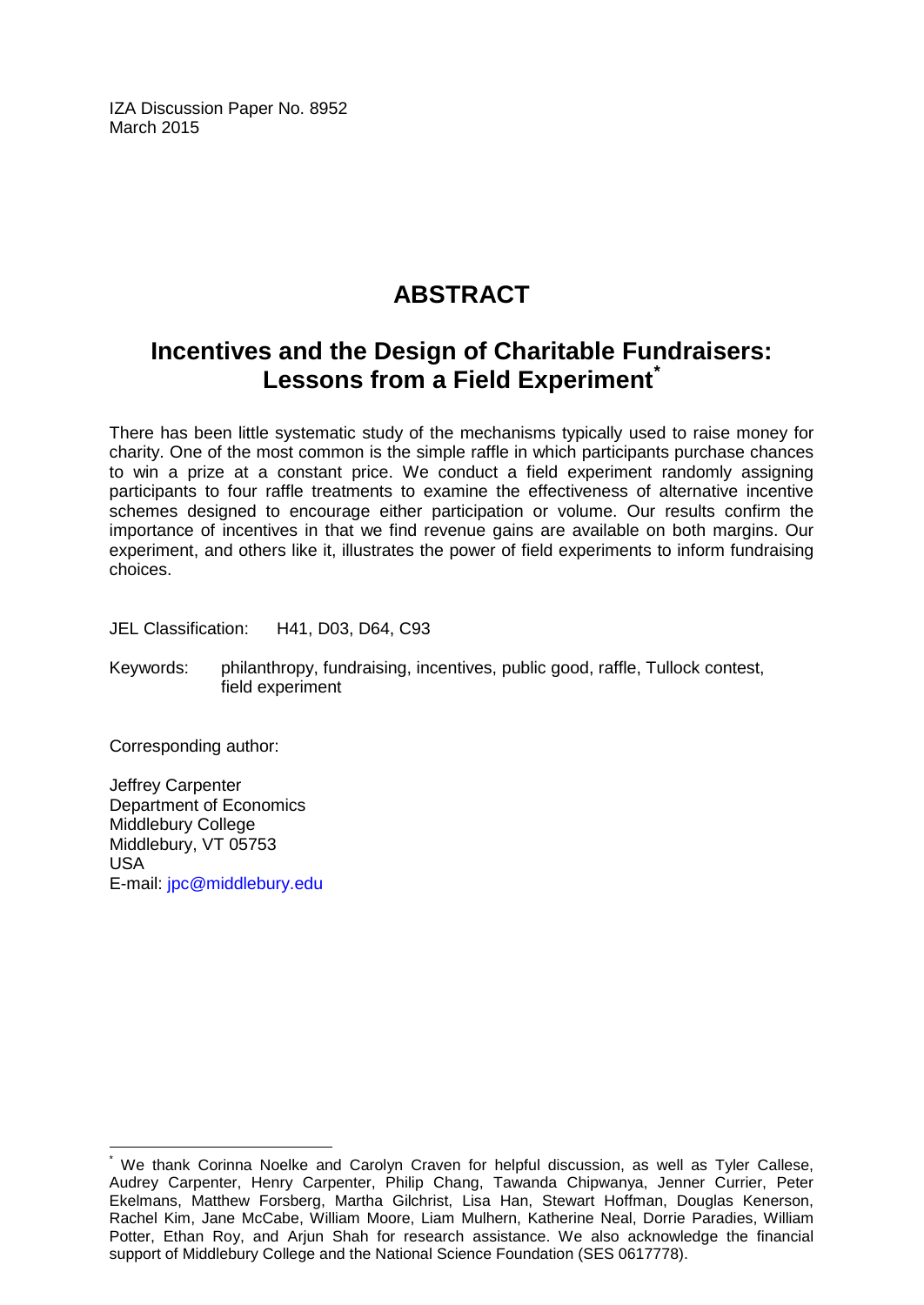# 1 Introduction

Most readers will be familiar with the (almost certainly apocryphal) story of Emperor Nero, singing and playing his lyre during the Great Fire of Rome in 64 ACE. Fewer will know, however, that drawing on the successful practices of Nero, Augustus and others as overseers of Roman public finance, the empire relied on lotteries to rebuild after the fire (Baker 1958). And with more than a millennium and a half before the first government bond issue – most, if not all, economic historians would identify the Bank of England's sale of a tontine in 1693 the first such example – the lottery remained, and in some economies still remains, an important fundraising mechanism. Over the same long period, local institutions and even individuals adopted their own variants of the mechanism to raise funds, the most important of which was the raffle.

When in 1446, the widow of the great Flemish painter Jan van Eyck wanted to liquidate a number of his paintings, she turned not to thin or non-existent art markets but to raffles, one of the earliest recorded examples of the practice (Sweeney 2009). Since then, charities and other non-profits have counted on this mechanism to convert illiquid gifts and other assets into cash. The economic logic of raffles differs somewhat from that of lotteries, in which the prizes are cash, often a share of the proceeds themselves, and in which the relevant planning decision is whether to sell tickets or solicit more direct contributions to some public good (Duncan 2002). The surprise, perhaps, is that both the theoretical and empirical literatures on raffles, as opposed to lotteries, are so thin. The experiment closest to ours is a lab study, Dale (2004), which tests how designing lotteries (and raffles) with fixed cash prizes (or goods of fixed value) affects the amount of money raised compared to revenue-dependent or "parimutuel" lotteries where the prize depends on how much money is raised (e.g., the familiar 50- 50 lottery). Because fixed prize lotteries better align public and private incentives (Morgan, 2000) they are expected to raise more money, a prediction confirmed by the experimental data.

In the field, Landry et al. (2006) conduct a fundraising experiment door-to-door in which participants are randomized into four treatments. In two treatments, the solicitors asked for voluntary contributions to a research center at the local university. What differentiated these two treatments was that seed money had been donated in one and not in the other. In the other two treatments fixed prize lotteries were used. Participants in the third treatment contributed to the charity by buying lot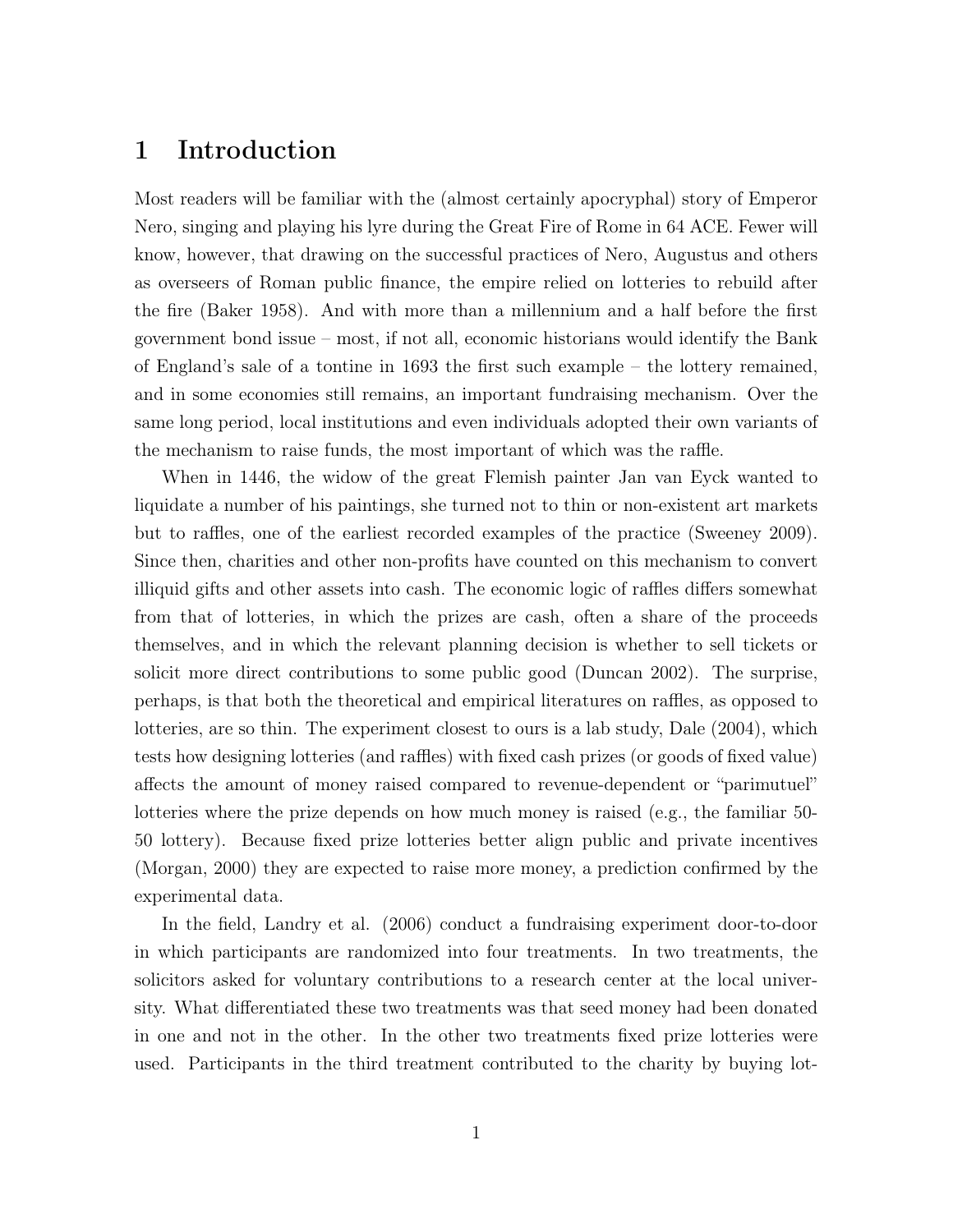tery tickets for a single \$1000 prize. In the fourth treatment there were four \$250 prizes. As predicted (again based on the seminal work of Morgan, 2000), the lotteries yielded significantly more donations than the voluntary contribution treatments. Comparing between lotteries, the large single prize attracted both more participants and higher per-participant contributions. Also in the field, Onderstal et al (2013) compare voluntary contributions to a raffle (and an all-pay auction), again in the context of door-to-door fundraising, this time in the Netherlands. Their data does not show a clear advantage of the raffle over voluntary contributions and the authors speculate that offering a prize to raise money might crowd out the intrinsic motivation to give. As important as the contributions of these papers are, we are aware of no other studies that consider the question posed here, namely, can simple rule/incentive changes – in the way chances of winning are allocated, for example – improve revenue from the raffle?

The answer is important to both academics and practitioners for several reasons, not least of which are the enormous annual flows of donated goods and services. In 2008, for example, 40 million of the itemized personal tax returns filed in the United States claimed deductions for charitable donations and more than half of these returns (23 million) listed donations in-kind. Since the start of the recent recession, people have continued to give and the data suggest that they have shifted even further towards making non-cash donations as budgets tightened. In fact, one estimate suggests that while overall charitable donations fell by  $3.2\%$  in 2009, the fall would have been much more dramatic had it not been for in-kind contributions, which increased almost 30% (Giving USA, 2010).

Because the staff members of charities and non-profits are often more adept at soliciting gifts than transforming them into  $\cosh - a$  reflection, perhaps, of broader uncertainties about "best practice" – the flow of in-kind contributions creates ongoing challenges. While auctions are a common recourse, the workhorse of the small scale charitable fundraiser is clearly the raffle. Its appeal owes much to the fact that it seems fair to (most) participants and is simple to implement, especially in situations in which participants cannot all gather at the same time. It is unclear, however, whether the standard raffle format is optimal, that is, whether some more efficient variation on this mechanism might serve charities and non-profits better.

In the standard raffle, chances of winning the prize (i.e., tickets) are sold at a fixed price and one's total expenditure is a simple linear function of the number of tickets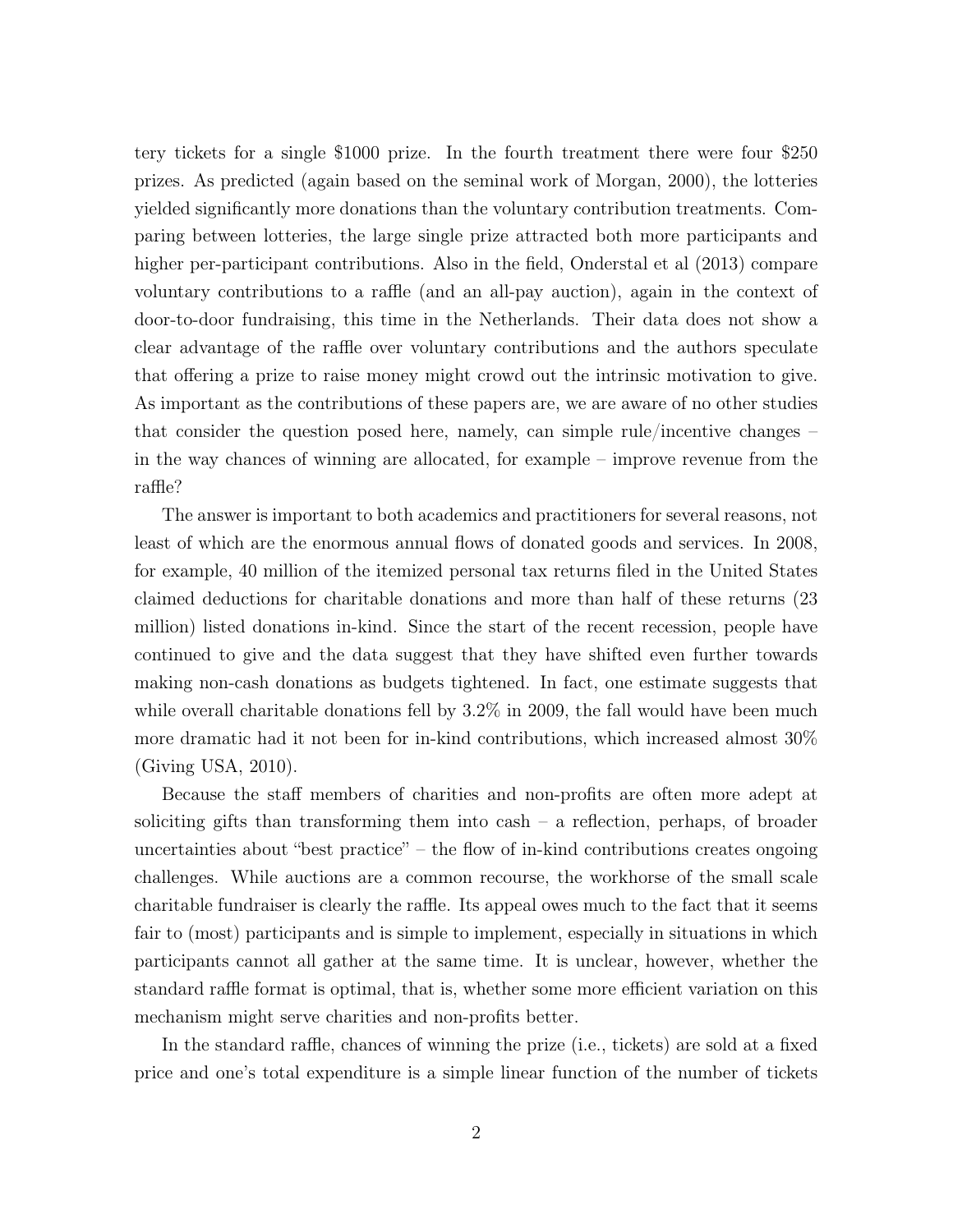purchased. There is no reason to believe, however, that the standard linear scheme is optimal. The research question here is whether one can improve the raffle by manipulating the incentives at both the extensive and intensive margins of the mechanism. On the extensive margin, we ask whether the allocation of winning chances can be redesigned to encourage participation and, if so, what the consequences for revenue might be. On the intensive margin, we ask whether the allocation mechanism can be redesigned to encourage donors to purchase more tickets, conditional on participation.

There is some reason to believe that a redesigned raffle could indeed raise more money. For example, it is sometimes said that raffles are inefficient "all-pay auctions" because the participant who spends or "bids" the most is not a certain winner, just the most probable one. If participants with high valuations of the donated good who purchased more tickets expected more than proportional increases in the likelihood of winning, they might spend more on tickets. In other words, a *convex* raffle in which the marginal number of tickets received increases as one spends more might extend the mechanism's intensive margin – conditional on participating at all, people might decide to purchase more tickets.

On the extensive margin, one reason that people seem to like to participate in raffles is the perception that everyone, even someone who purchases a single ticket, has a chance to win. This is broadly consistent Clotfelter and Cook's (1990) "chance to buy hope" hypothesis, and with some anecdotal evidence reported in Carpenter, Holmes and Matthews (2008). With this in mind, one could instead construct a concave raffle, in which the marginal number of tickets received actually decreases as participants spend more. Potential donors who are equity-minded, for example, might be more willing to participate because "anyone can win," especially in cases where the marginal cost of tickets rises very sharply after the first few.

It is worth underscoring, however, that these incentives work in opposite directions. In the concave raffle, more potential donors will participate but each will purchase a small(er) number of tickets, while in the convex raffle, fewer participants should each purchase more tickets. From a common reference point, say the expenditure of \$5 for five tickets in each format, in the convex raffle participants should purchase more tickets partially because they find it easier to overcome the externality emitted from additional purchases by other participants. Here the marginal cost of another ticket falls and so if one's competitor buys another ticket reducing one's chances to win it is less costly to nullify this externality. This is different in the concave raffle, however.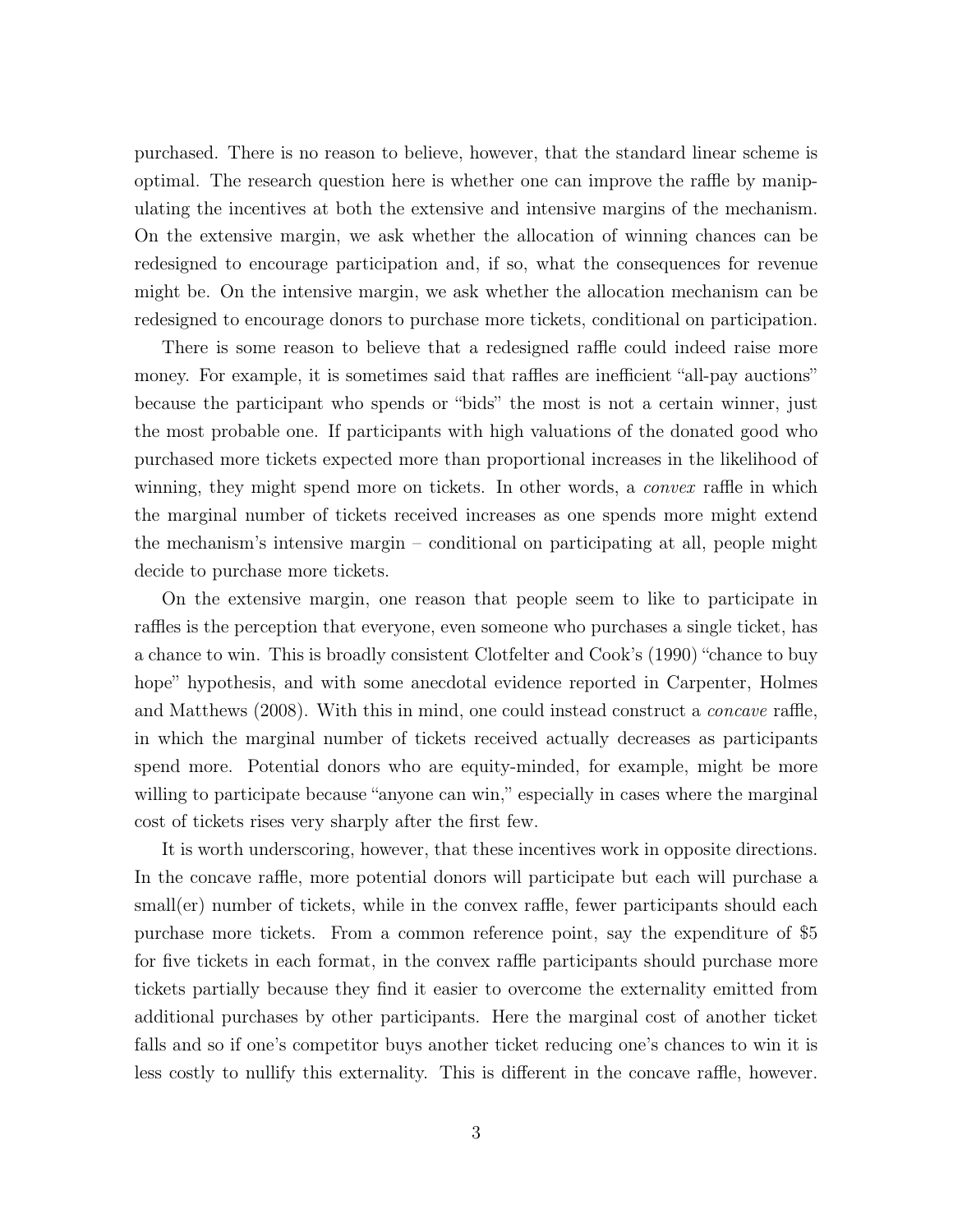Here, because the marginal cost of another ticket is increasing, if your competitor buys another ticket, it is increasingly costly to recover.

In the end, the question as to which margin matters more for raffle organizers is an empirical one. That is, do non-profits earn more from a larger number of modest ticket purchases or from a smaller number of large purchases? In the spirit of Mason's (2013) recent case for using field experiments to "put charity to the test," we conducted an experimental evaluation of the effects of convex and concave schemes on raffle revenues. We sold raffle tickets door-to-door in Addison County, Vermont to benefit a local charity and randomly assigned households to one of four treatments: a standard linear raffle in which the marginal number of tickets remained constant as one's expenditure increased, a convex raffle in which the marginal number of tickets received increased, and two concave raffles in which the marginal number of additional tickets fell as one spent more. The two concave raffles differ in the severity of their incentives. In what we call the concave raffle, the marginal number of tickets falls gradually as one increases one's expenditure (a natural opposite of the convex raffle) and in what we call the "pay what you want" raffle every participant who contributes the minimum receives the same fixed number of tickets but (like Gneezy et al., 2010) is free to contribute whatever they like above the minimum. Here the incentives are sharp and fairness is particularly salient: every participant is allocated exactly the same number of tickets and there is no way to increase your chances of winning by spending more.

Our results suggest there is a substantial opportunity cost associated with the linear raffle used so commonly. We find that, as theory suggests, revenue improvements can be had on both margins. Making the raffle more convex does increase donations, conditional on participation and making it concave incents participation, thought the participation result is sensitive to the formulation of the concavity. The concave raffle does not perform well, we suspect because the implied quantity "penalty" is unintuitive but the more extreme, pay what you want, version which puts fairness front and center does elicit considerably more donors than any other format. In the end, the average donation per solicitation is greater in both the convex raffle and the pay what you want raffle compared to the linear benchmark, offering two paths to improved raffle performance and demonstrating the power of properly developed incentives to impact the economics of philanthropy.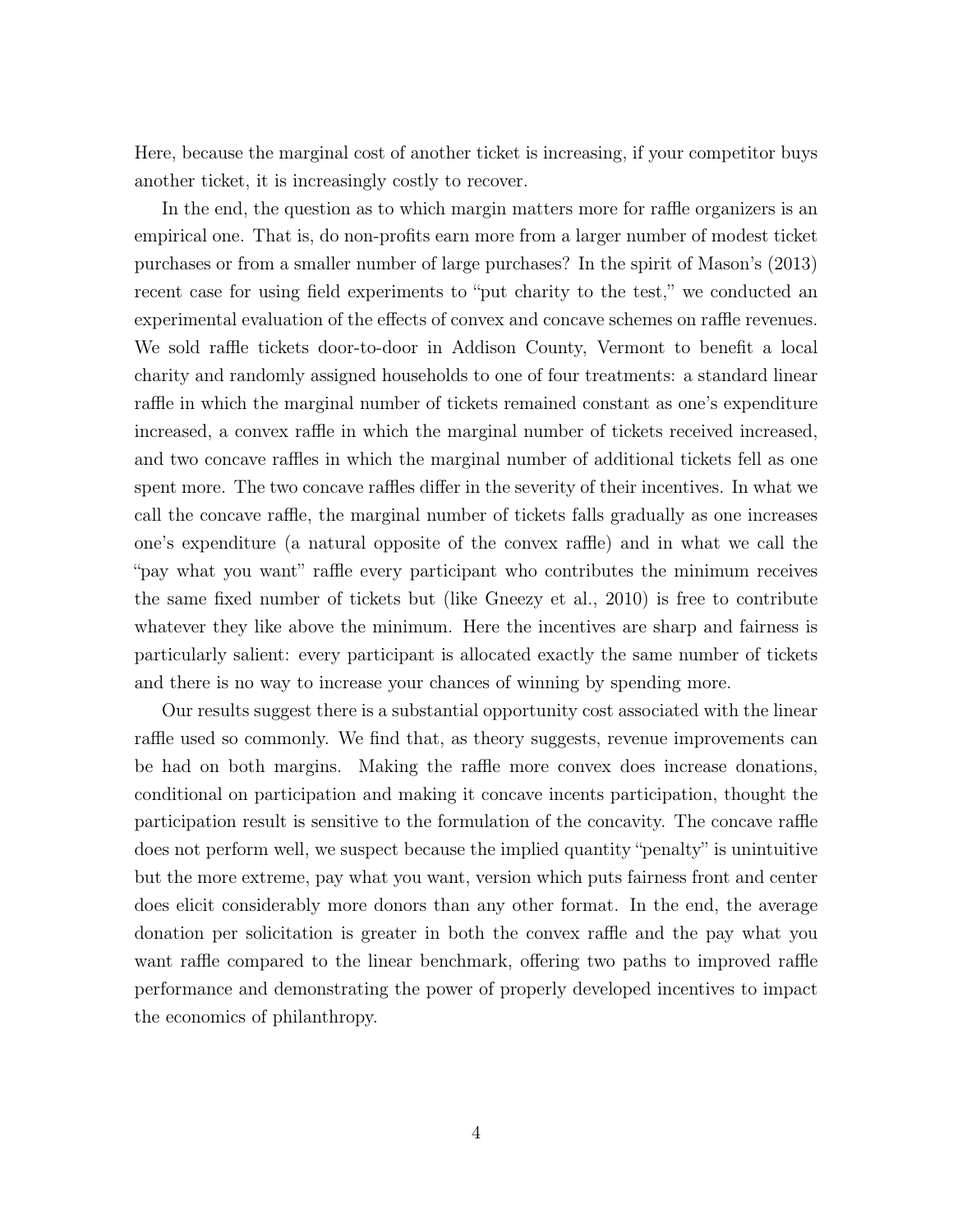## 2 Charitable raffle design

We first describe a simple model that provides the intuition for the raffle modifications we propose. Based on the standard formulation of Morgan (2000), suppose there are N potential (risk neutral) donors indexed  $i = 1...N$ , each of whom has an endowment,  $w_i$ , to spend on raffle tickets. Active donors spend  $x_i$  for chances to win a prize, R. Lastly, we allow donors to feel some "warm glow" towards the charity,  $0 < \alpha < \frac{1}{N}$ , but not so much that altruism swamps strategic concerns. Altogether, the utility faced by each potential raffle contributor is:

$$
U_i = (w_i - x_i) + \left(\frac{x_i^{\beta}}{\sum x_i^{\beta}}\right)R + \alpha\left(\sum x_i - R\right).
$$

The small innovation here, adopted to suit our purposes, is that we utilize the generalized contest success function,  $x_i^{\beta} / \sum x_i^{\beta}$  $i<sub>i</sub>$ , offered by Tullock (1980). As one can easily see, the standard, linear, raffle is just the special case where  $\beta = 1$ . However, when  $\beta > 1$ , chances of winning accrue faster to donors who spend more (our convex raffle) and when  $\beta$  < 1, they accrue more slowly (our concave raffle). In other words, the raffle becomes closer to its efficient cousin, the all-pay auction, as  $\beta$  rises past one and it more closely resembles the completely fair, pay what you want, mechanism in which the prize is allocated randomly to one of the donors as  $\beta \to 0$ .

To examine the intensive margin, donors maximize  $U_i$  by correctly choosing  $x_i$ . The first order condition, after a bit of simplification, is just:

$$
R\left[\frac{\left(\sum_{\sim i} x_j^{\beta}\right) \beta x_i^{\beta}}{\left(\sum x_i^{\beta}\right)^2}\right] = 1 - \alpha
$$

and allowing  $x_i = x_j = x$  at the symmetric equilibrium, we find:

$$
x^* = \frac{\beta(N-1)R}{N^2(1-\alpha)},
$$

an increasing function of  $\beta$ . This confirms our intuition that, on the intensive margin, we should expect participants to increase their donations to charity as raffles become more efficient - more "convex."

Considering the extensive margin, we follow a standard method for analyzing endogenous entry into contests based on Cocoran (1984), one that has been used more recently in Morgan et al., (2012). Specifically, we exploit the fact that in any pure strategy equilibrium, the number of participants is determined by the marginal entrant who drives the expected benefit from participating below an outside option, say  $\underline{U}$ .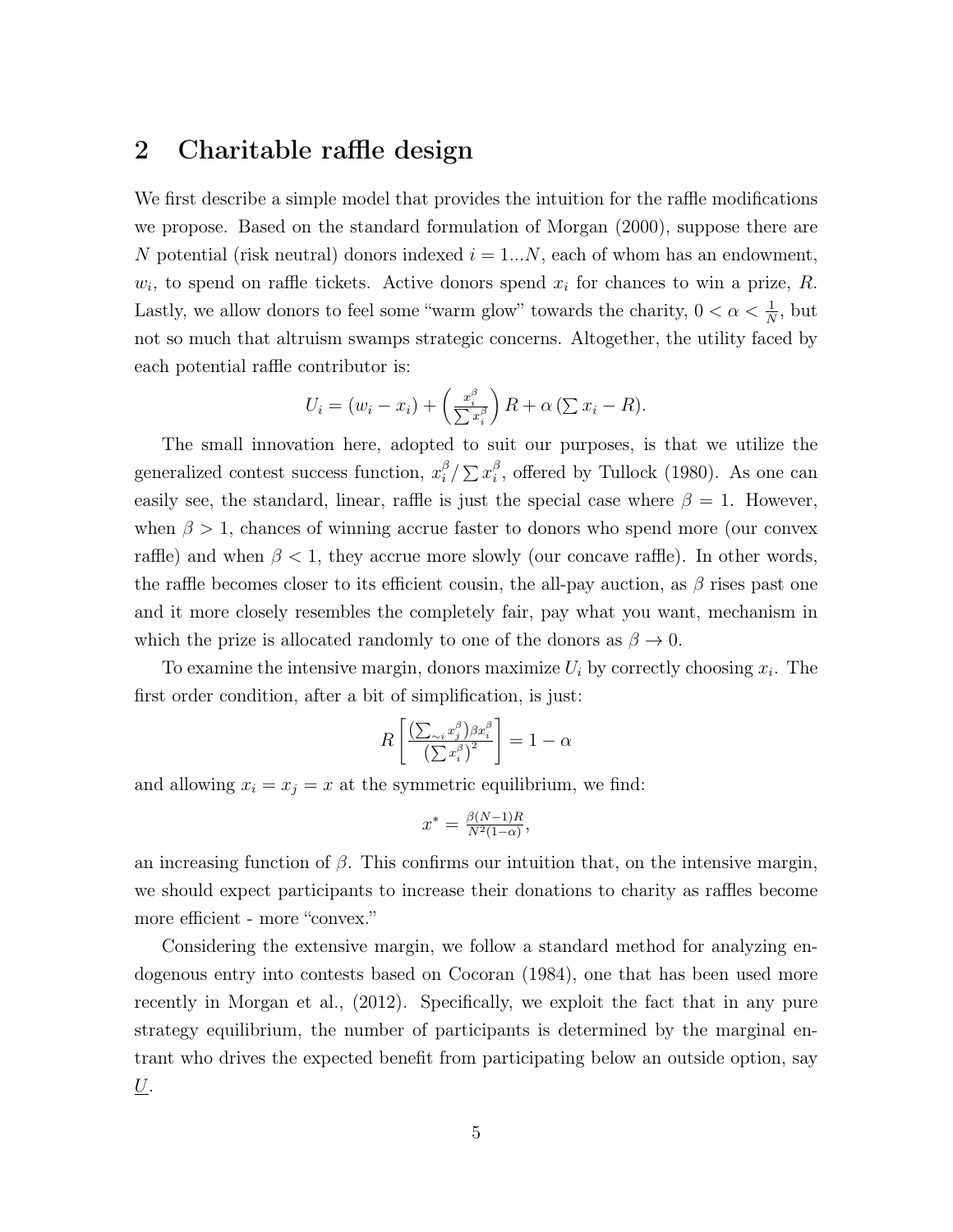Evaluated at  $x^*$ , the expected utility of participants is, after some simplification,

$$
w_i + R\left(\frac{1}{N} - \alpha\right) \left[1 - \frac{\beta(N-1)}{N(1-\alpha)}\right]
$$

which is decreasing in N as long as there is not too much warm glow (i.e.,  $\frac{1}{N} > \alpha$ ) and equal to U for the marginal donor. For simplicity, suppose that U is just equal to the wealth endowment,  $w_i$ , in which case we can solve the following for  $N^*$ .

$$
R\left(\frac{1}{N} - \alpha\right) \left[1 - \frac{\beta(N-1)}{N(1-\alpha)}\right] = 0
$$

It is reasonable to assume that neither  $R$  nor  $\left(\frac{1}{N} - \alpha\right)$  are equal to zero which leaves the last term from which we can calculate the equilibrium number of donors,

$$
N^* = \tfrac{\beta}{\beta + \alpha - 1},
$$

a number that decreases with  $\beta$  and is defined as long as  $\beta + \alpha > 1$ . As one can see, for reasonable parameter values, our intuition about the extensive margin is also correct. Making the raffle more convex should enhance donations, but it will likely come at the expense of participation. If charities are primarily interested in building a warm list of donors, they might actually consider using a concave raffle.

### 3 Methods

Randomized field experiments have recently revolutionized the way that empirical work has been conducted both in economics generally (Angrist and Pischke, 2009) and, more specifically, in the economics of charity (List, 2008). The real benefit of this methodology is that one can confidently estimate causal effects with modest samples. If participants are randomized to treatment any observed or unobserved traits should be balanced and their effects will therefore be orthogonal to the estimated treatment effects.

To implement the treatments of our experiment, we first decided on five "donation levels" that would be the common link between treatments along with a \$500 prize. We picked round amounts that would be prominent and facilitate making change in the field. Participants could donate \$5, \$10, \$20, \$40 or \$60. In accordance with the Tullock structure used in Section 2, what changed from treatment to treatment was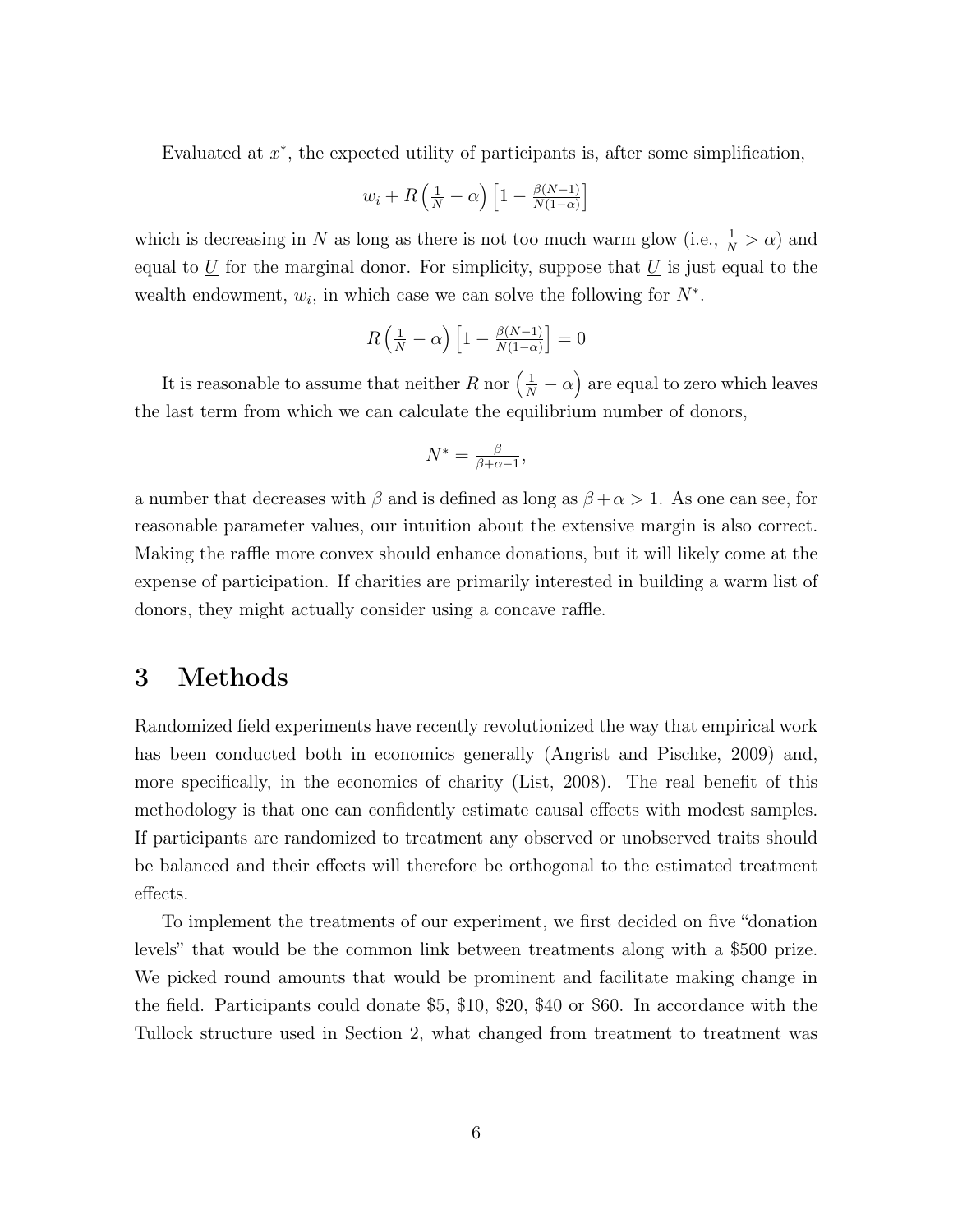|          | Convex |        | Linear   |    | Concave |          |    | <b>PWYW</b> |      |   |         |      |
|----------|--------|--------|----------|----|---------|----------|----|-------------|------|---|---------|------|
| Donation | т      | C/T    | $\rm MC$ | Т  | C/T     | $\rm MC$ | Т  | C/T         | МC   | Т | C/T     | МC   |
| \$5      | 5      | \$1.00 | 1.00     | 5  | \$1.00  | 1.00     | 5  | \$1.00      | 1.00 | 5 | \$1.00  | 1.00 |
| \$10     | 13     | \$0.77 | 0.63     | 10 | \$1.00  | 1.00     | 9  | \$1.11      | 1.25 | 5 | \$2.00  |      |
| \$20     | 30     | \$0.67 | 0.59     | 20 | \$1.00  | 1.00     | 15 | \$1.33      | 1.67 | 5 | \$4.00  |      |
| \$40     | 70     | \$0.57 | 0.50     | 40 | \$1.00  | 1.00     | 25 | \$1.60      | 2.00 | 5 | \$8.00  |      |
| \$60     | 120    | \$0.50 | 0.40     | 60 | \$1.00  | 1.00     | 30 | \$2.00      | 4.00 | 5 | \$12.00 |      |

the number of raffle tickets that the participant received for each donation. The details of our treatments are illustrated in Table 1.<sup>1</sup>

Note: T is tickets received, C/T is cost per ticket, and MC is marginal cost.

#### Table 1: Raffle treatment parameters.

Our linear raffle was designed to be straightforward and representative of what is typically utilized by charitable organizations. For a \$5 donation, participants were given 5 tickets, they received 10 tickets for \$10, 20 tickets for \$20, and so on such that the marginal (and average) cost was constant and set at \$1.

By comparison, the convex treatment was designed to enhance the efficiency of the raffle and incent larger donations by disproportionately awarding chances of winning to those participants who donated more. We simply implemented the convex raffle as a quantity discount with decreasing marginal (and average) cost. Here the cost per ticket fell from \$1 to \$0.50 as the participant purchased more. In other words, 5 raffle tickets were given for a \$5 donation, 13 were given for \$10, 30 for \$20 and 70 were given for \$40. For a \$60 donation convex participants were given 120 tickets, twice the number received by their linear counterparts.

Because the concave raffle was supposed to encourage a sense that "anyone can win" and therefore participation, we imposed a quantity penalty that increased in severity. In this case, the cost per ticket increased with the expenditure from \$1 to \$2. The concave raffle started with 5 tickets for \$5 but only rewarded 9 tickets for a \$10 donation, only 15 for \$20, 25 for \$40 and just 30 for \$60, half the number given in the linear treatment.

<sup>&</sup>lt;sup>1</sup>The ticket numbers for the convex and concave treatments correspond, roughly, to Tullock values  $(\beta)$  of 1.15 and 0.85, values that generate the predictions of Section 2 for properly specified participation thresholds.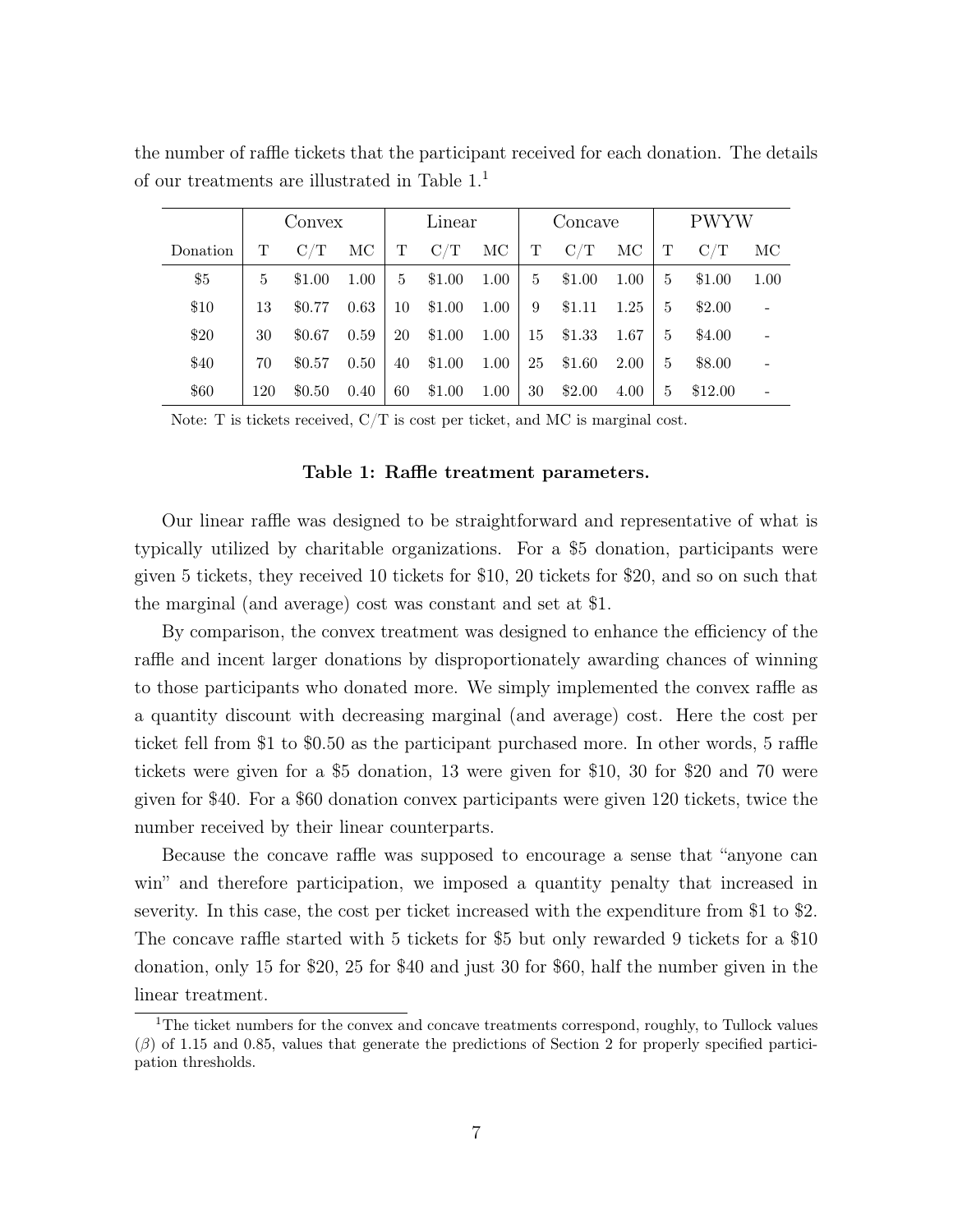Our pay what you want raffle (PWYW) is novel for a number of reasons. The PWYW raffle is an extreme version of the concave raffle in that all participants received the same number of tickets, regardless of their donations (i.e., the Tullock  $\beta = 0$ ). In other words, participants could not affect their chances of winning the prize by donating more. As a result, all participants had exactly the same chance of winning the prize which makes the mechanism "fair." This fairness should enhance participation, both in theory and in practice. Notice also that any donation above the \$5 minimum, must have been voluntary because donating more did not increase one's odds of winning the prize. This observation makes the PWYW treatment a nice benchmark comparison to the literature on voluntary contributions (e.g., Landry et al., 2006 or DellaVigna et al., 2012).<sup>2</sup> In fact, the PWYW treatment allows us to cleanly ask whether the incentives to donate more to increase ones chances of winning a prize crowd in (or crowd out) voluntary contributions. If we see a lower frequency of donations above the minimum in the PWYW raffle, it must be because strategic incentives crowd in donations. However, if the frequency of non-minimum donations is larger in the PWYW, strategic incentives must crowd out altruism (as discussed in Bowles and Polania-Reyes, 2012).

It is important to note that one could buy 5 tickets for \$5 in all four raffles and we told our participants that our goal was to get 100 donations (per treatment). Not only was this done to manage the expectations of the participants about how many tickets might be sold (and that at best they could expect to break even on a \$5 donation), we did it to equalize the incentives surrounding an expenditure of \$5, identified in the broader literature as a useful benchmark. In their experiment on door-to-door fundraising, for example, Landry et al. (2006) compared lotteries with single and multiple cash prizes to simple voluntary contributions and found that in the single prize lottery, the average contribution, conditional on participation, was \$4.39. We standardized incentives at this level so that improvements (or otherwise) could be defined relative to the representative experience of fundraisers.

To describe the exact protocol in more detail, the prize for each of the raffles was a \$500 gift certificate that was redeemable at five unique local restaurants, all managed

<sup>&</sup>lt;sup>2</sup>In fact, one could argue that previous comparisons of raffles and voluntary contributions are problematic in that two things change - in raffles and lotteries there is a prize which is not present when eliciting voluntary contributions and raffle participants can affect their chances of winning the prize, a different strategic element. In our implementation all formats offer a prize so only strategic concerns differ between treatments.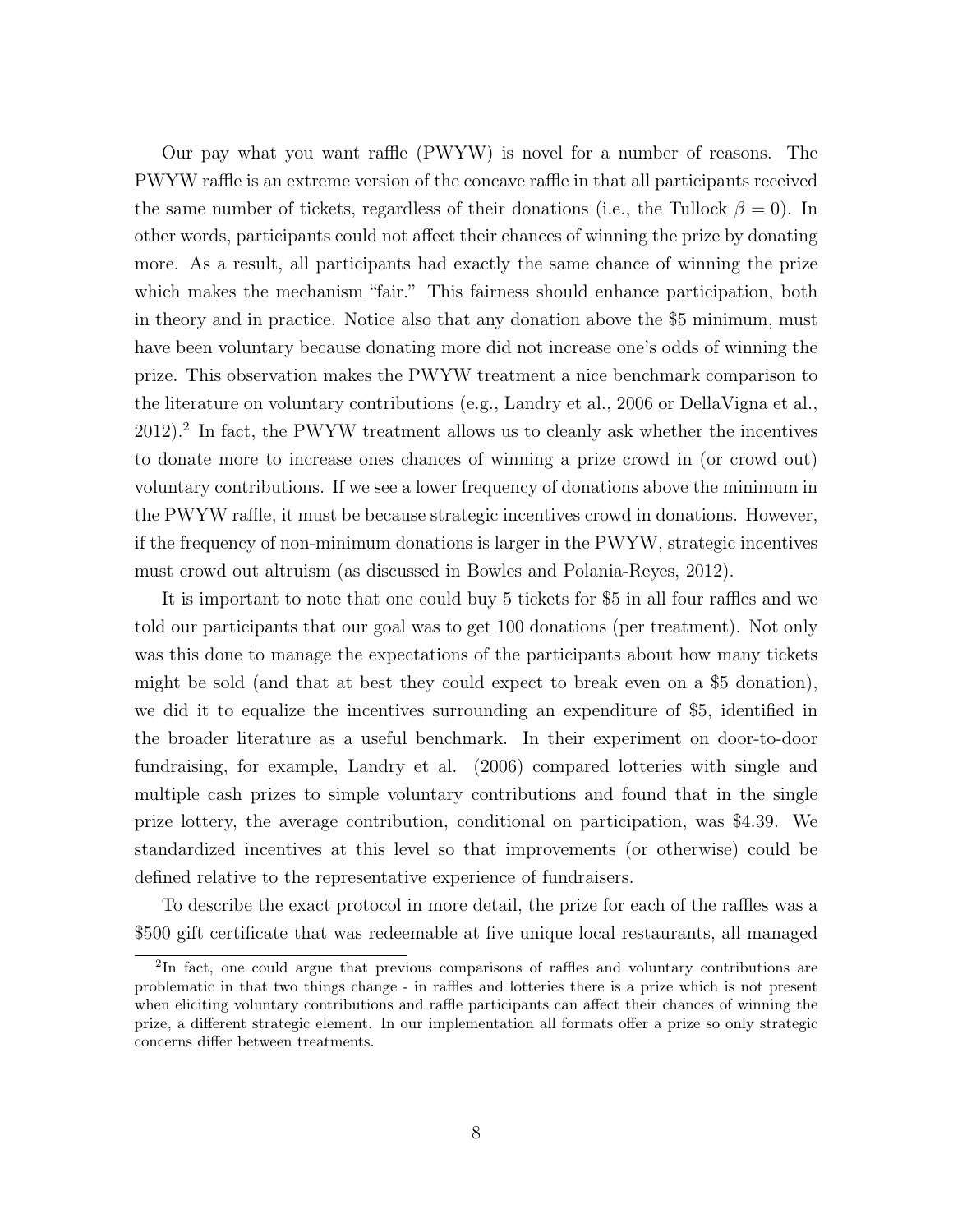by the same holding company.<sup>3</sup> To promote the fundraiser, we ran weekly full- or halfpage advertisements in the local newspaper and hung posters around the data collection area at local gathering places (e.g., grocery stores and shop windows). As an act of beneficence, the restaurant holding company donated three-quarters of the total prize value (i.e., \$1500 of the \$2000) which also helped extend the external validity of the study by allowing us to list the holding company as the donor in all the advertisements.

All the proceeds from the raffles went to a well-known local poverty relief organization started in 1965 to complement the Johnson administration's "war on poverty." The organization's mission is to provide food assistance (via a food bank) and other basic needs (such as heating fuel assistance), job training and counseling to individuals and families in the surrounding county. The organization receives donations via the local chapter of the United Way and runs a number of fundraisers each year, making our raffle seem as part of "standard practice" to the local community.

Throughout the month of April 2014, our research assistants, in teams of two, visited approximately 1750 homes in Addison County, Vermont and during 849 of these visits, someone answered the door. Given the population density in western Vermont, 849 observations represents a significant sample.<sup>4</sup> All visits took place on weekdays during the early evening. Prior to knocking on the door, the research assistants randomized each home into one of the four raffles by drawing colored chips from an opaque bag. If the door was opened, the research assistants followed a standardized script (which appears as an appendix) that varied only in the description of the number of tickets that would be awarded for each donation. For each treatment a laminated table was used to illustrate the mapping from donation levels to tickets purchased. The assistants accepted cash or checks made out directly to the beneficiary. Following the exchange, the research assistants recorded whether or not a donation had been made, the number of tickets purchased and their identification numbers (for the subsequent drawing of the prize winners). Once off the stoop, they also recorded the home's address and the gender and estimated the age of the person who made the donation decision.

After all the raffle data was consolidated from the field, we made use of administrative records from the poverty relief organization and the local town clerks to add information on whether the households had previously given directly to the organization and the assessed values of the homes we visited. We collected data on previous

<sup>&</sup>lt;sup>3</sup>The protocol for our experiment was reviewed and approved by the Middlebury College IRB.

<sup>4</sup>According to the census, in 2010 Addison County had 36,820 residents and 14,141 households.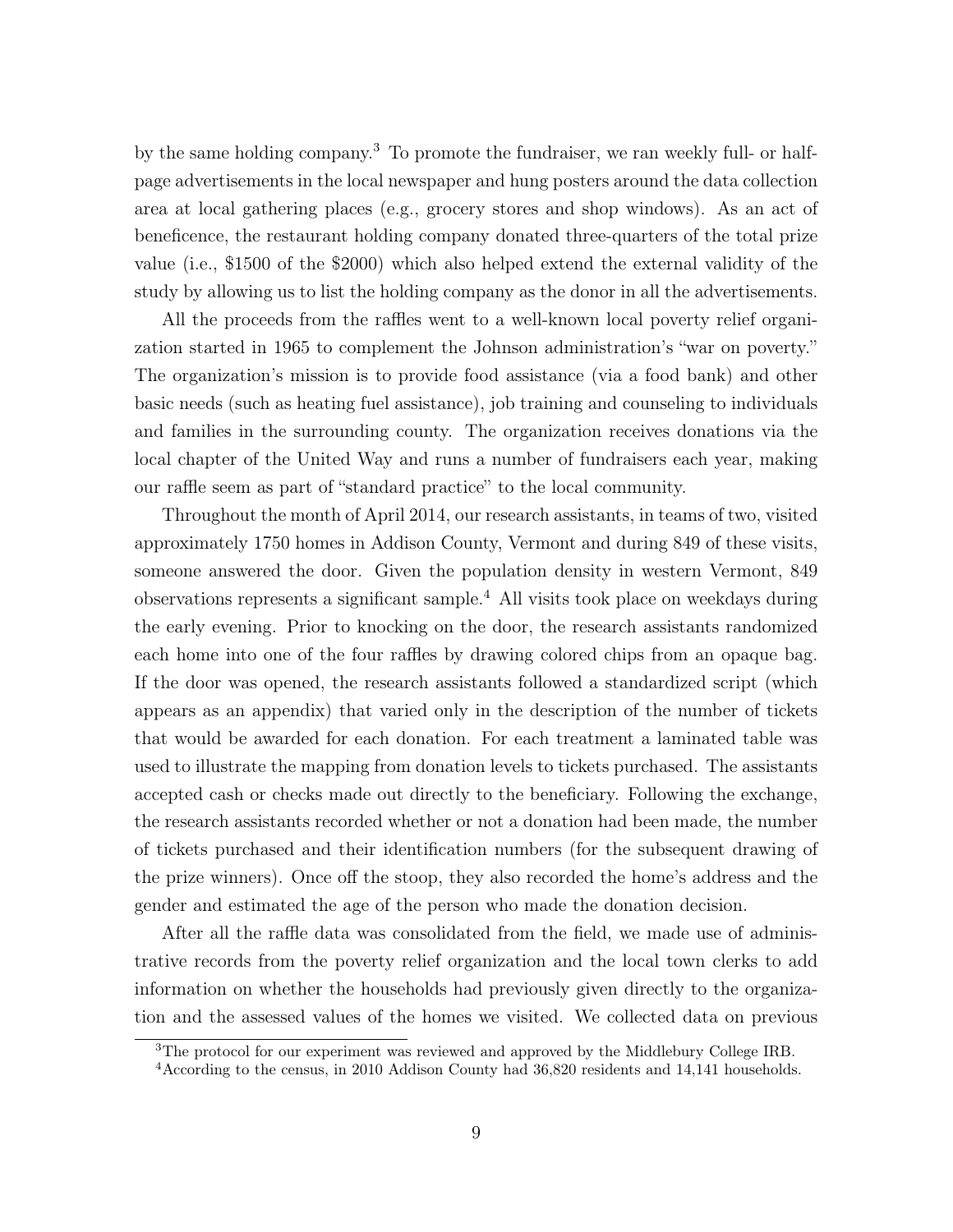donations to account for "warm list" affects (à la Landry et al., 2010) and the home assessments were gathered to provide a proxy for wealth as a correlate of the demand for charitable giving.

### 4 Results

Considering all the home visits conducted by our solicitor teams, the door was answered by someone approximately half the time, resulting in 849 donation decisions being observed. During 434 of these visits (51%) the respondent made a donation. These 434 purchases were distributed in such a way that we achieved our stated target of gathering roughly 100 donations per raffle. These donations also assured that our fundraiser was very successful - in total we raised \$4263 using \$2000 worth of donated prizes. Compared to a benchmark in this literature our fundraising results were similar, if not a bit more successful. Our response and purchase rates are slightly better than, but in the same ballpark as, those Landy et al. (2006) obtained for their single prize lottery (38% and 45%, respectively). However, the mean expenditure, conditional on participation, in our sample was considerably larger: \$9.82 versus \$4.39. We are comfortable, then, with our protocol, even as we acknowledge the benefits of our location and identification with our local beneficiary.

|                          | Linear       | Convex       | Concave      | <b>PWYW</b>  |
|--------------------------|--------------|--------------|--------------|--------------|
| Female $(I)$             | 0.57(0.50)   | 0.53(0.50)   | 0.60(0.49)   | 0.60(0.49)   |
| Estimated Age            | 50.51(14.88) | 51.05(14.71) | 50.71(15.93) | 51.13(14.17) |
| Previous Donor (I)       | 0.17(0.38)   | 0.17(0.38)   | 0.17(0.38)   | 0.17(0.37)   |
| Home Value $(\div 100k)$ | 2.51(1.59)   | 2.44(1.47)   | 2.49(1.47)   | 2.42(1.57)   |

Note: means and (standard deviations).

Table 2: Treatment balance on observables.

Table 2 presents summary data on the characteristics of the homes we visited and the people who answered the door, by treatment. Overall, 57% of the people who answered the door were female, the average estimated age of these people was 51 years, and 17% had previously given to the beneficiary (i.e., they were on the warm list). Given the similarities in the disaggregated data, we seem to have achieved random assignment to treatment. Using t-tests to check, the lowest observed p-value, 0.13,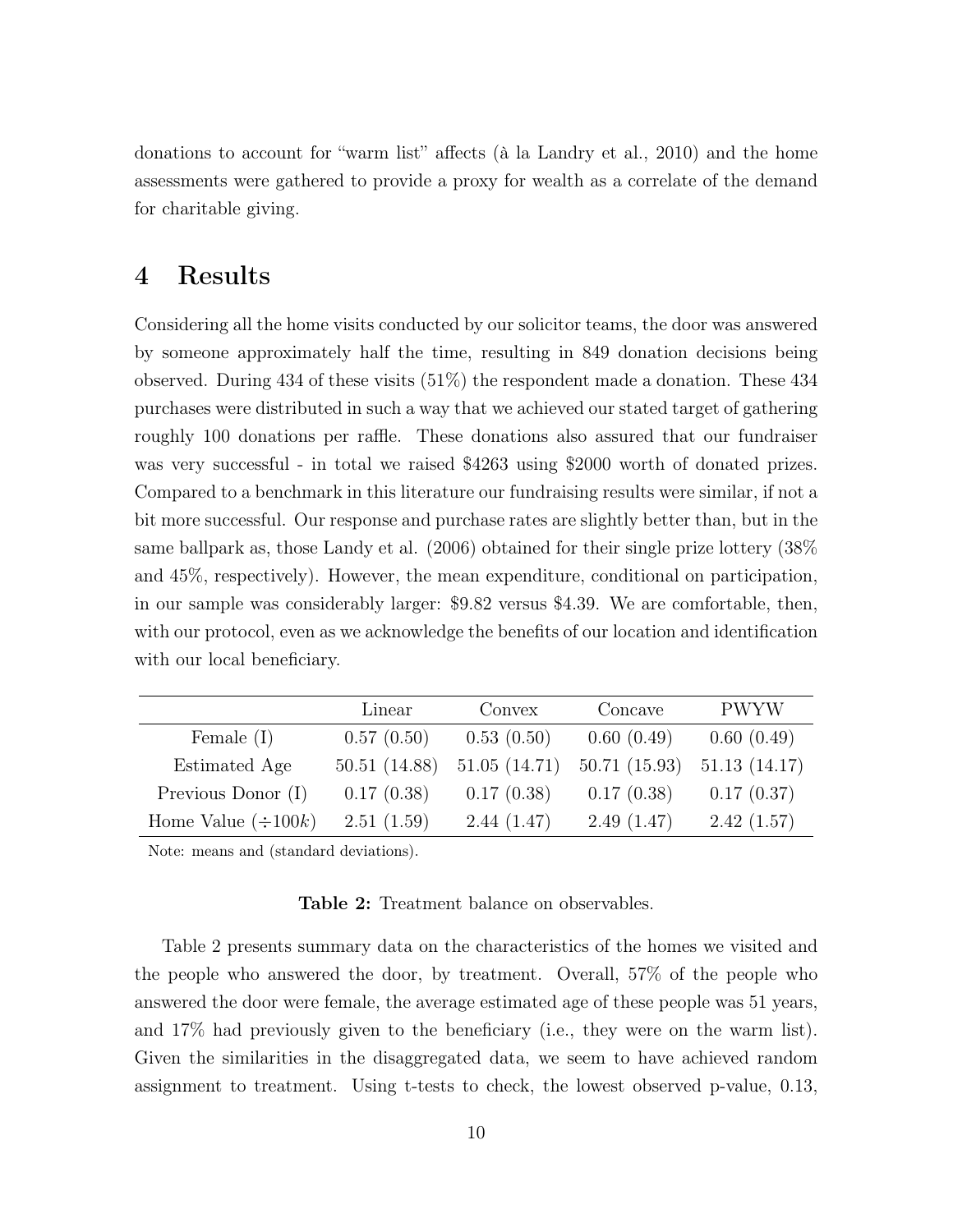comes from the comparison of the frequency of female respondents in the convex and PWYW raffles.

We now proceed by examining the differences that arise between treatments. We begin by examining the extensive margin - to what extent are people more (or less) likely to donate in the four treatments? We then examine the intensive margin conditional on giving, do people give more in some mechanisms than in others? Finally, we consider the combined effects of participation and giving by looking at the difference that matters most to charities, the one in mean donations, including any zeros.



Figure 1: Extensive margin (by treatment).

We evaluate performance on the extensive margin by comparing participation rates across our four treatments. These rates are summarized in Figure 1 which illustrates the mean rate of donation, by treatment, for the 849 cases in which the door was opened. As one can see, the participation rates hover around 50%, the overall rate of giving. For example, in the linear, benchmark, format 48% of respondents donated. By comparison, the convex raffle yielded slightly greater participation (52%), though not significantly more  $(p = 0.38)$ . The concave raffle which was expected to enhance participation actually yielded fewer donations (46%), but, again, the difference is not significant in the raw data ( $p = 0.66$ ). The more extreme version of the concave raffle, the PWYW, however, does appear to elicit more donations. Here the 62% participation rate is significantly greater than the linear point of reference  $(p < 0.01)^5$ 

<sup>&</sup>lt;sup>5</sup>The PWYW raffle also yields significantly higher participation than the concave  $(p < 0.01)$  and convex  $(p = 0.06)$  raffles. None of the other differences are significant in the raw data.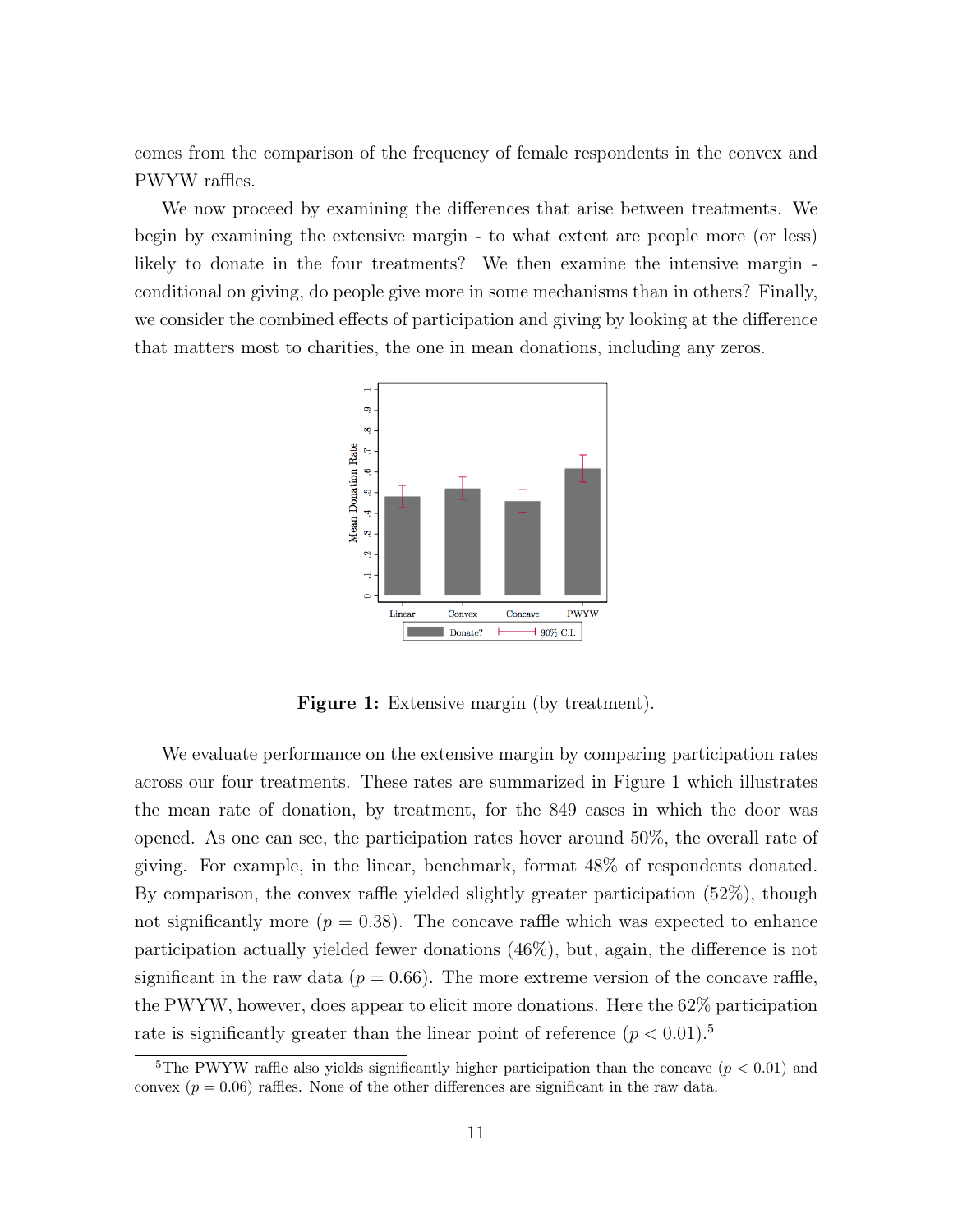For a more rigorous evaluation of participation, consider the regression results reported in Table 3. Here the dependent variable is one when a donation is made and zero otherwise. The omitted format, is the Linear benchmark. To make the point estimates easier to interpret we report linear probability results and robust standard errors. Column (1) of Table 3 simply reproduces our summary results: the linear raffle yields donations 48% of the time, contrary to theory the convex does about 4 percentage points better (n.s.) and the concave does about 2 percentage points worse (n.s.), while the PWYW Raffle is consistent with theory, boasting a participation rate almost 14 percentage points greater than the linear  $(p < 0.01)$ .

|                                | (1)        | (2)        | (3)        | (4)        |
|--------------------------------|------------|------------|------------|------------|
| Convex - Qty. Discount $(I)$   | 0.041      | 0.044      | 0.045      | 0.047      |
|                                | (0.046)    | (0.046)    | (0.045)    | (0.045)    |
| Concave - Qty. Penalty $(I)$   | $-0.020$   | $-0.021$   | $-0.020$   | $-0.019$   |
|                                | (0.046)    | (0.047)    | (0.046)    | (0.046)    |
| Pay What You Want (I)          | $0.136***$ | $0.134***$ | $0.135***$ | $0.138***$ |
|                                | (0.051)    | (0.051)    | (0.051)    | (0.051)    |
| Female $(I)$                   |            | $0.078**$  | $0.078**$  | $0.077**$  |
|                                |            | (0.035)    | (0.034)    | (0.034)    |
| Estimated Age $<$ 30 (I)       |            | $-0.018$   | 0.010      | $-0.000$   |
|                                |            | (0.075)    | (0.077)    | (0.078)    |
| Estimated Age $> 60$ (I)       |            | $-0.058$   | $-0.068*$  | $-0.073*$  |
|                                |            | (0.040)    | (0.040)    | (0.039)    |
| Previous Donor (I)             |            |            | $0.215***$ | $0.196***$ |
|                                |            |            | (0.043)    | (0.044)    |
| Home Value (hundred thousands) |            |            |            | $0.031**$  |
|                                |            |            |            | (0.014)    |
| Constant                       | $0.481***$ | $0.452***$ | $0.415***$ | $0.343***$ |
|                                | (0.033)    | (0.040)    | (0.040)    | (0.049)    |
| Observations                   | 849        | 849        | 849        | 849        |
| $R^2$                          | 0.012      | 0.020      | 0.046      | 0.055      |

Note: Dependent variable is whether one donates or not; linear probability with robust (standard errors); \* p<0.10, \*\* p<0.05, \*\*\* p<0.01.

Table 3: Examining differences on the extensive margin.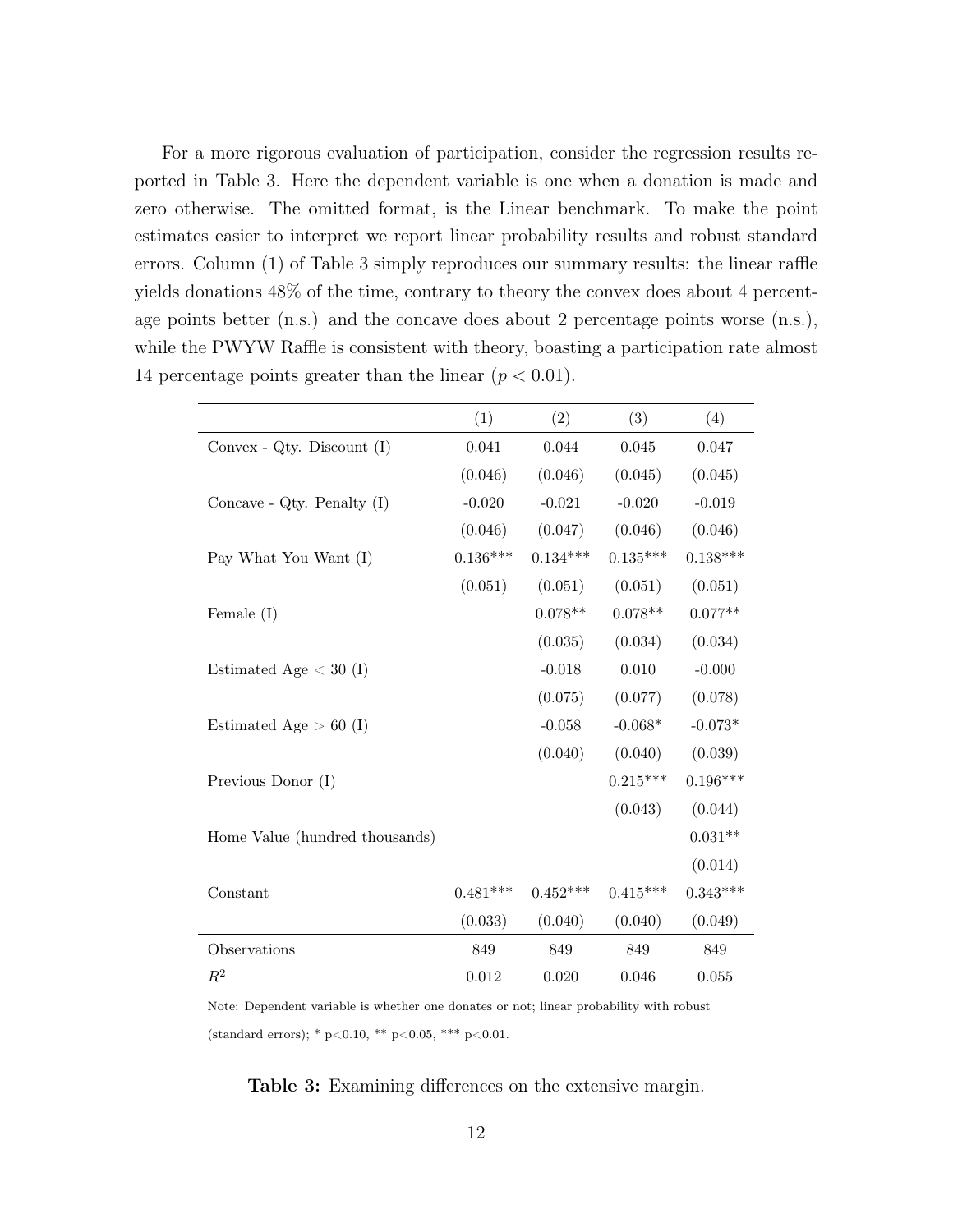In the second column of Table 3, we add the responder attributes collected on the doorstep. Given the balance seen in Table 2, it comes as no surprise that the addition of these attributes has little effect on the treatment point estimates. That said, we do find that women are more likely to donate, almost  $8\%$  more  $(p = 0.03)$ , and that respondents estimated to be less than 30 years old or older than 60 do donate less often, but not significantly so. In columns (3) and (4) we add our adminstrative data and confirm a number of important results reported in the related literature. Respondents on the warm list are approximately 20% more likely to give again and a hundred thousand dollar increase in the value of one's home is associated with being 3 percentage points more likely to give. As a robustness check, Table A1 in the appendix replicates these results using regressions that include solicitor team fixed effects.<sup>6</sup>



Figure 2: Intensive margin (by treatment).

Switching focus to the intensive margin, in Figure 2 we present the mean positive donations for each raffle treatment. That is, conditional on participating, how much, on average, do people donate? As before, we begin with the linear reference treatment. Here we see that our participants are quite generous, donating an average of \$9.03. Despite this munificence, the quantity discount does seem to motivate convex raffle participants as predicted. The average donation in this mechanism is \$11.94 which is significantly greater than the benchmark  $(p = 0.01)$ . As also predicted, donation amounts do fall in the concave raffle which yields the lowest mean gift of \$7.80, though

<sup>6</sup>We also considered clustering the standard errors by solicitor team but there simply were not enough teams to make doing so efficient.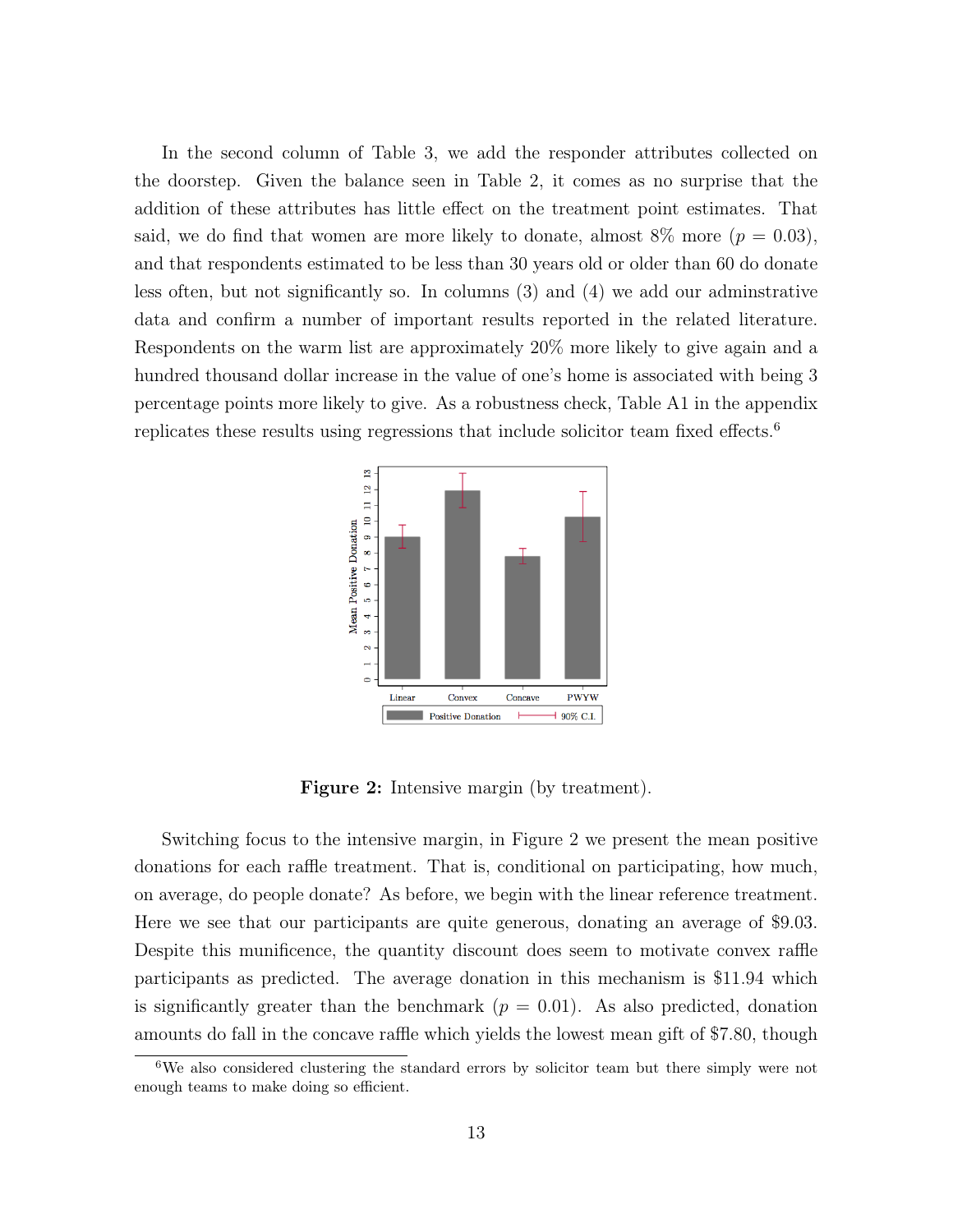the decrement from the Linear Raffle only verges on significance using a t-test ( $p =$ 0.11). Given it is an extreme version of the concave, we are surprised to see that the PWYW raffle actually gave rise to an average donation of \$10.29 though, again, this is not significantly greater than what was gathered by the linear raffle  $(p = 0.34)$ .<sup>7</sup>

|                                | (1)        | (2)        | (3)        | (4)        |
|--------------------------------|------------|------------|------------|------------|
| Convex - Qty. Discount $(I)$   | 2.907***   | $2.874***$ | $2.655**$  | $2.633**$  |
|                                | (1.115)    | (1.121)    | (1.062)    | (1.056)    |
| Concave - Qty. Penalty $(I)$   | $-1.235$   | $-1.212$   | $-1.323*$  | $-1.355*$  |
|                                | (0.769)    | (0.782)    | (0.748)    | (0.744)    |
| Pay What You Want (I)          | 1.259      | 1.253      | 1.541      | 1.718      |
|                                | (1.372)    | (1.374)    | (1.374)    | (1.376)    |
| Female $(I)$                   |            | $-0.376$   | $-0.157$   | $-0.196$   |
|                                |            | (0.982)    | (0.934)    | (0.926)    |
| Estimated Age $<$ 30 (I)       |            | $-0.342$   | 1.049      | 1.065      |
|                                |            | (2.120)    | (2.087)    | (2.141)    |
| Estimated Age $> 60$ (I)       |            | $-0.472$   | $-0.573$   | $-0.814$   |
|                                |            | (0.826)    | (0.811)    | (0.798)    |
| Previous Donor (I)             |            |            | $5.523***$ | $5.277***$ |
|                                |            |            | (1.376)    | (1.365)    |
| Home Value (hundred thousands) |            |            |            | $0.830***$ |
|                                |            |            |            | (0.281)    |
| Constant                       | $9.035***$ | $9.399***$ | $7.960***$ | $5.881***$ |
|                                | (0.637)    | (0.917)    | (0.787)    | (1.036)    |
| Observations                   | 434        | 434        | 434        | 434        |
| $R^2$                          | 0.032      | 0.033      | 0.100      | 0.117      |

Note: Dependent variable is donation, conditional on being positive; OLS with robust (standard errors); \* p<0.10, \*\* p<0.05, \*\*\* p<0.01.

Table 4: Examining differences on the intensive margin.

In Table 4 we expand our analysis of donations. The first column of Table 4 confirms that the convex raffle yields an average of \$2.91 per participant more than the Linear

<sup>&</sup>lt;sup>7</sup>As for the other treatment comparisons, the convex raffle yields greater average donations than the concave  $(p < 0.01)$  as does the PWYW  $(p = 0.05)$ , but positive donations in the convex and PWYW Raffles are statistically indistinguishable  $(p = 0.27)$ .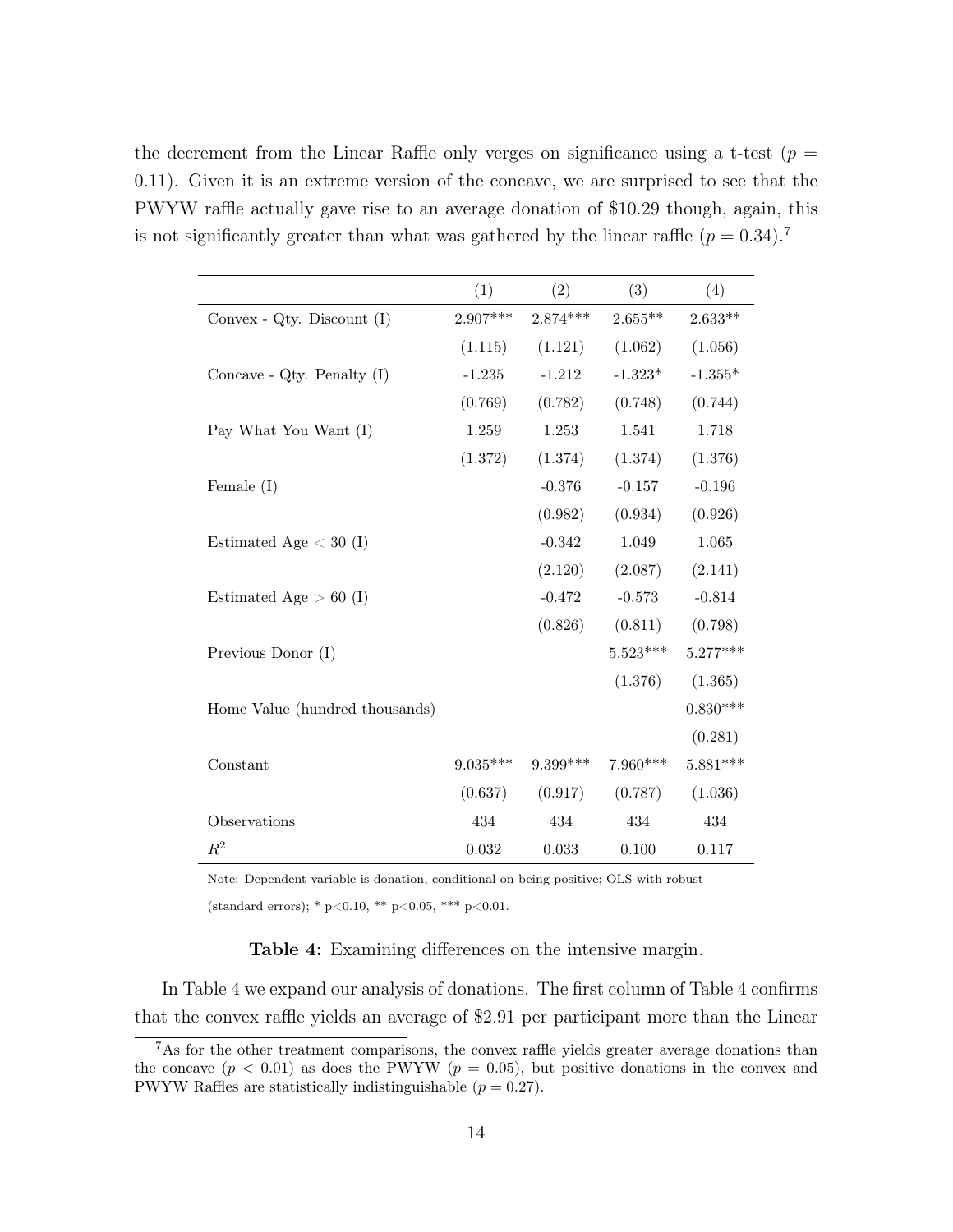Raffle and that this increment is highly significant. As in the simpler analysis, neither the mean positive donation in the concave format nor the one in the PWYW differs significantly from the linear format. While the responder observables again have little effect on the raffle treatment point estimates, they also add little to the analysis of the intensive margin in column (2). Conditional on giving, female respondents seem to donate about as much as males and, as was the case with participation, the young and old appear to give a bit less than those in middle age but here the differences are never significant. Again, however, we do see strong effects from our administrative data in columns (3) and (4). Previous donors tend to give more than five dollars more than new donors ( $p < 0.01$ ) and donors give \$0.83 more for each hundred thousand dollar increase in the value of their homes  $(p < 0.01)$ . Again, adding solicitor team fixed effects changes these results very little. These robustness checks can also be examined in the appendix (Table A2).



Figure 3: Combined effects on donations (by treatment).

So far the data indicate that charities wanting to expand participation should focus on formats that stress fairness while those trying to squeeze larger donations out of a fixed group of donors might consider emphasizing efficiency. When all is said and done, however, charities are most concerned about the total amount raised (or the amount raised per solicitation), the combined effects of participation and giving. To assess "the bottom line" result of our field experiment we now consider all the donation data, including the zeros.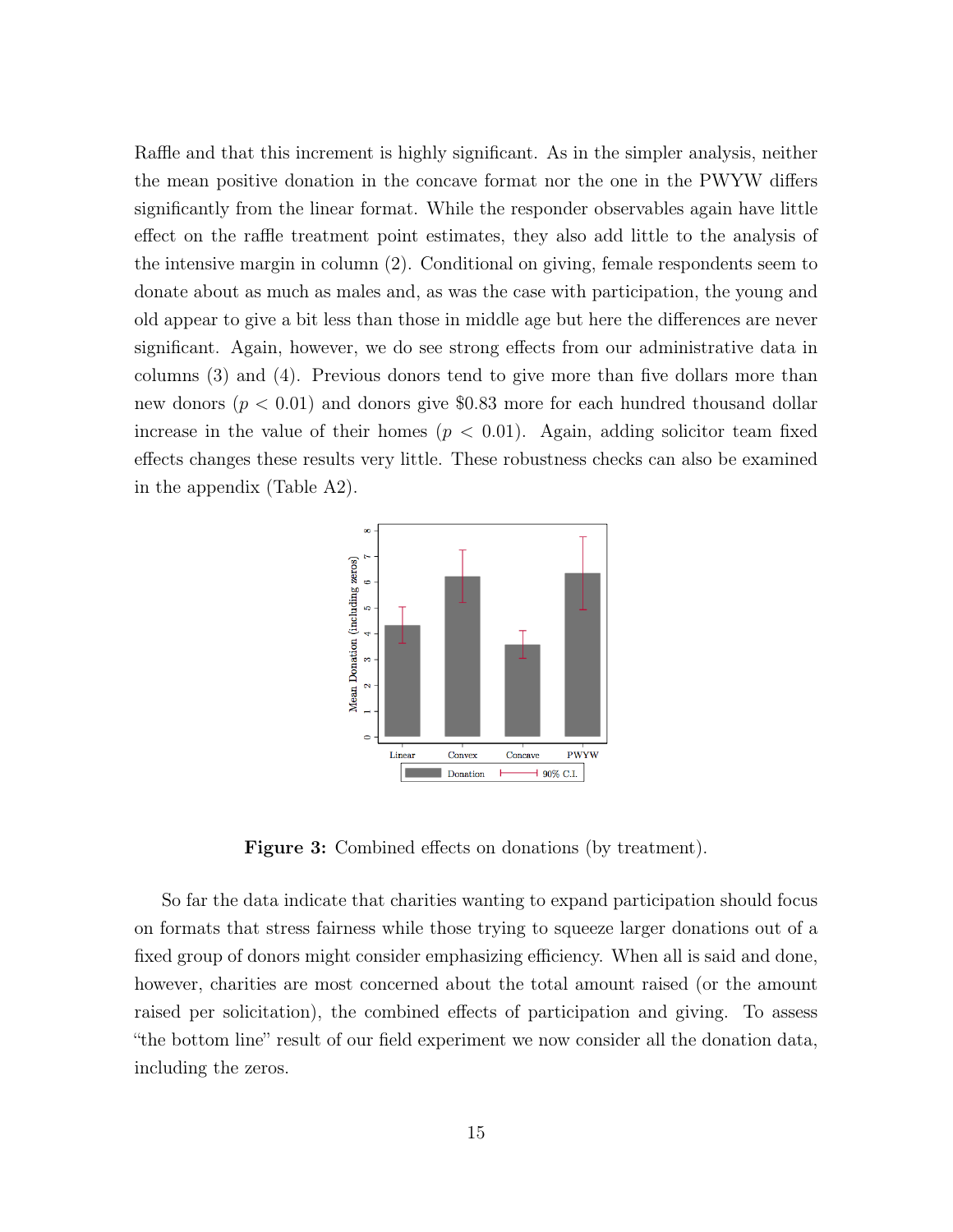In Figure 3 we present the mean donation for each raffle format, including zeros for all the instances in which a respondent answered the door but did not donate. Starting with the formats that performed less well, in the baseline, linear, format the mean donation is \$4.34, an amount that is 75 cents larger than the poorest performing format, the concave treatment, but the difference is not quite significant ( $p = 0.16$ ). Both the concave and Linear raffles perform less well overall than either of the other two formats. Apparently both "paths" to a greater than typical amount raised are viable. In the convex raffle where efficiency is emphasized the mean contribution raised per solicitation is \$6.23, an amount significantly greater than both the linear and concave raffles ( $p \leq 0.01$  in both cases). As an alternative, in the PWYW format which stresses the fact that every participant has the same "fair" chance of winning, the mean gift is \$6.35, again an amount significantly greater than both the linear and concave formats  $(p \leq 0.02$  for both). Interestingly, we see no clear best way to run a raffle - the mean contributions in the convex and PWYW do not differ significantly  $(p = 0.91)$ .

We conclude our presentation of the results with a discussion of Table 5 which presents an ordinary least squares analysis based on the entire sample of donations. Column (1) indicates, again, that both the efficiency-focussed convex raffle and the fairness-focussed PWYW raffle do significantly better than the standard linear raffle. At the same time, a comparison of the convex and PWYW point estimates confirms that they do equally well compared to the linear raffle  $(p = 0.91)$ . Considering the other possible determinants of contributions in columns  $(2)-(4)$ , we see an effect of being older than middle-aged - older respondents give less - but the result is not robust. What continues to be robust, however, is that previous donors give approximately twice as much and wealthier respondents, as measured by the assessed value of their homes, also give more  $(p < 0.01$  for both).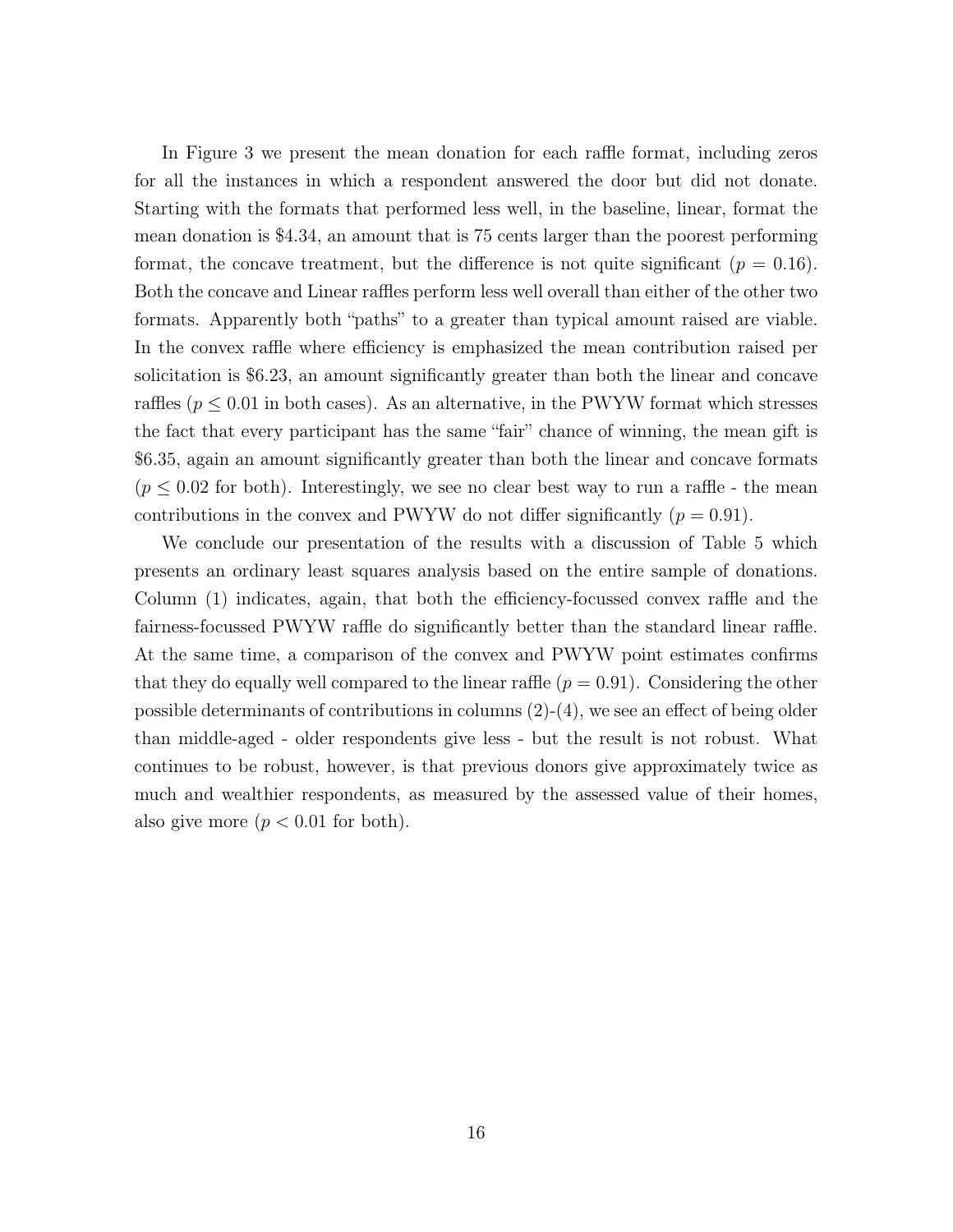|                                | (1)        | (2)        | (3)        | (4)         |
|--------------------------------|------------|------------|------------|-------------|
| Convex - Qty. Discount $(I)$   | $1.884**$  | $1.909**$  | $1.929***$ | $1.966***$  |
|                                | (0.749)    | (0.750)    | (0.712)    | (0.708)     |
| Concave - Qty. Penalty $(I)$   | $-0.753$   | $-0.742$   | $-0.715$   | $-0.700$    |
|                                | (0.535)    | (0.539)    | (0.521)    | (0.519)     |
| Pay What You Want (I)          | $2.006**$  | $1.986**$  | $2.028**$  | $2.077**$   |
|                                | (0.951)    | (0.960)    | (0.951)    | (0.950)     |
| Female $(I)$                   |            | 0.596      | 0.599      | 0.587       |
|                                |            | (0.588)    | (0.568)    | (0.565)     |
| Estimated Age $<$ 30 (I)       |            | $-0.605$   | 0.121      | $-0.067$    |
|                                |            | (1.260)    | (1.268)    | (1.301)     |
| Estimated Age $>$ 60 (I)       |            | $-0.834$   | $-1.108**$ | $-1.198**$  |
|                                |            | (0.556)    | (0.558)    | (0.550)     |
| Previous Donor (I)             |            |            | $5.650***$ | $5.285***$  |
|                                |            |            | (1.075)    | (1.082)     |
| Home Value (hundred thousands) |            |            |            | $0.577***$  |
|                                |            |            |            | (0.202)     |
| Constant                       | $4.345***$ | $4.242***$ | $3.273***$ | $1.9828***$ |
|                                | (0.425)    | (0.562)    | (0.507)    | (0.658)     |
| Observations                   | 849        | 849        | 849        | 849         |
| $R^2$                          | 0.022      | 0.025      | 0.096      | 0.108       |

Note: Dependent variable is donation, including zeros; OLS with robust (standard errors); \* p<0.10, \*\* p<0.05, \*\*\* p<0.01.

Table 5: Examining combined effects on donations.

# 5 Discussion

This is the first study to use a field experiment to assess the effectiveness of different raffle designs, a question with substantial implications for fundraisers. Although the standard linear raffle is ubiquitous, quantity discounts are not uncommon, so it is important to know whether altering the mechanism to make it more efficient is attractive to high-value participants. In addition, while we are sure that few people have participated in raffles with explicit quantity penalties, the power of the experimental method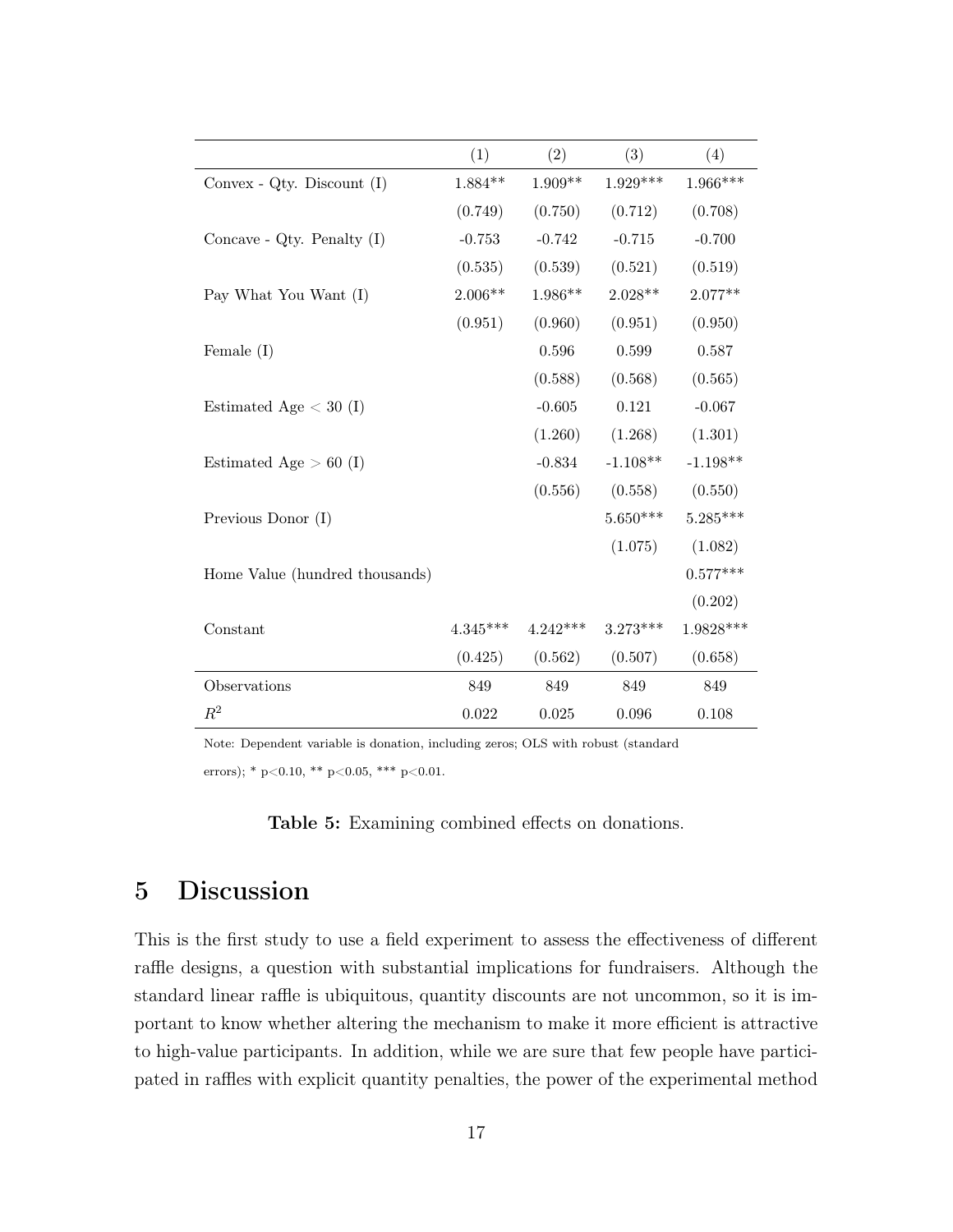is that it allows us to test whether other motivations influence mechanism performance.

Our results would seem to be mixed news for fundraisers. The bad news is that the most commonly used mechanism, the standard linear raffle, is unlikely to maximize revenue, but the good news is that there appear to be (at least) two paths to enhanced raffle performance. One recommendation, epitomized by the convex raffle, advises charities to make the mechanism more efficient (and, hence closer to an all-pay auction) so that participants will be incentivized to donate more. We see this clearly in our field data. Conditional on participating, donors give a third more in the efficient format and this benefit comes without the predicted loss of participation. The second prescription advocates ways to emphasize the fairness of the raffle, the simplest of which is to create a raffle in which everyone has exactly the same chance of winning as in our pay what you want raffle. In this case, more people participate because it truly is the case that "anyone can win." As posited, we find that in the field participation does increase substantially (by  $14\%)$ , but we also find that the framing of a "fair" raffle matters tremendously because our simple quantity penalty (the concave raffle) does poorly, mostly because participants failed to find it as intuitive as the PWYW. Upon reflection, what is interesting is that a mechanism like the PWYW is more common that one might think. In many membership and donation drives by public radio and television, prizes are awarded randomly among participants, regardless of donation.

This leaves the more fundamental question of whether the strategic incentives surrounding a prize crowd in or crowd out voluntary contributions. Recall that one of the interesting features of the PWYW raffle is that any donation above the \$5 minimum must be voluntary because it has no impact on one's chances of winning. Consequently, if people give less in the PWYW than in the other formats, it must be the case that the incentive to increase your chances of winning the prize crowds in donations. If, on the other hand, donations are greater in the PWYW, these strategic incentives must crowd out donations. Considering only donations greater than the \$5 minimum, we find that mean voluntary giving in the PWYW is \$18.97, it is \$17.17 in the convex raffle, \$15.00 in the linear raffle, and \$12.14 in the concave raffle. Given donations are lower with incentives than without, it appears that there is some evidence of altruism being crowded out; however, only the difference with the concave raffle (the format that seemed least natural to participants) is significant. The lesson learned seems to be that being clever about the incentives of fundraising institutions matters a lot but being straightforward and intuitive appears to matter too.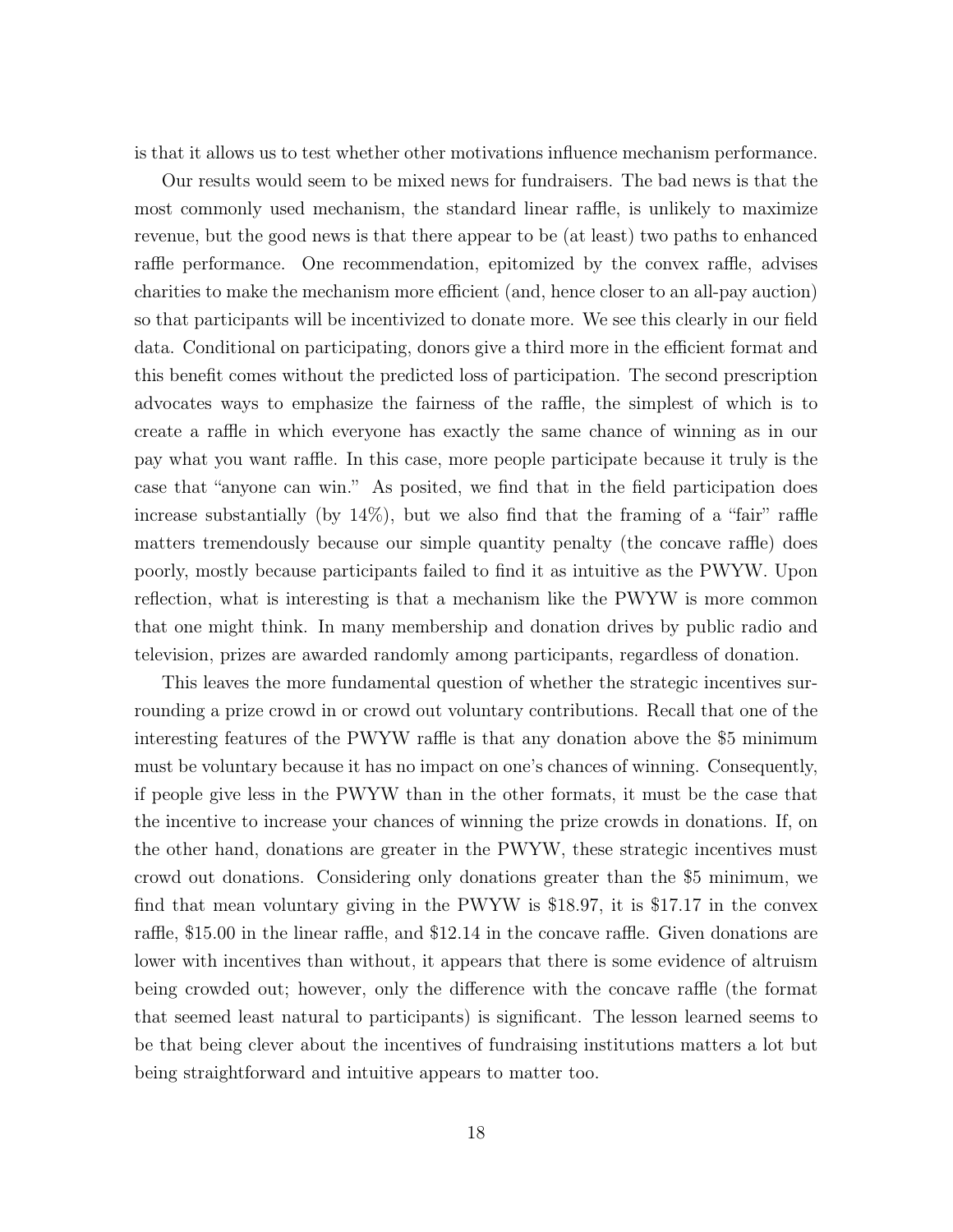## References

Angrist, Joshua and Jorn-Steffen Pischke. 2009. Mostly Harmless Econometrics. Princeton and Oxford: Princeton University Press.

Baker, Leonard. 1958. "Should We Have a National Lottery?" Challenge, 6, 13-17. Bowles, Samuel and Andra Polania-Reyes. 2012. "Economic Incentives and Social Preferences: Substitutes or Complements?" Journal of Economic Literature,  $50(2)$ , 368-425.

Carpenter, Jeffrey; Jessica Holmes and Peter Matthews. 2008. "Charity Auctions: A Field Experiment." The Economic Journal, 118(1), 92-113.

Clotfelter, Charles and Philip Cook. 1990. "On the Economics of State Lotteries." Journal of Economic Perspectives, 4, 105-19.

Corcoran, William. 1984. "Long-run Equilibrium and Total Expenditures on Rentseeking." Public Choice, 43, 89-94.

Dale, Donald. 2004. "Charitable Lottery Structure and Fund Raising: Theory and Evidence." Experimental Economics, 7, 217-234.

DellaVigna, Stefano; List, John; Malmendier, Ulrike. 2012. "Testing for Altruism and Social Pressure in Charitable Giving." Quarterly Journal of Economics, 127(1): 1-56.

Duncan, Brian. 2002. "Pumpkin Pies and Public Goods: The Raffle Fundraising Strategy." Public Choice, 111, 49-71.

Giving-USA. 2010. "Giving USA, the Annual Report on Philanthropy," AAFRC Trust for Philanthropy.

Landry, Craig; Andreas Lange; John List; Michael Price and Nicholas Rupp. 2006. "Toward an Understanding of the Economics of Charity: Evidence from a Field Experiment." Quarterly Journal of Economics, 121(2), 747-82.

Landry, Craig; Andreas Lange; John List; Michael Price and Nicholas Rupp. 2010. "Is a Donor in Hand Better Than Two in the Bush? Evidence from a Natural Field Experiment." American Economic Review, 100(3), 958-983.

List, John. 2008. "Introduction to Field Experiments in Economics with Applications to the Economics of Charity." Experimental Economics, 11(3), 203-12.

Mason, Dyana. 2013. "Putting Charity to the Test: A Case for Field Experiments on Giving Time and Money in the Nonprofit Sector." Nonprofit and Voluntary Sector Quarterly, 42(1), 193-202.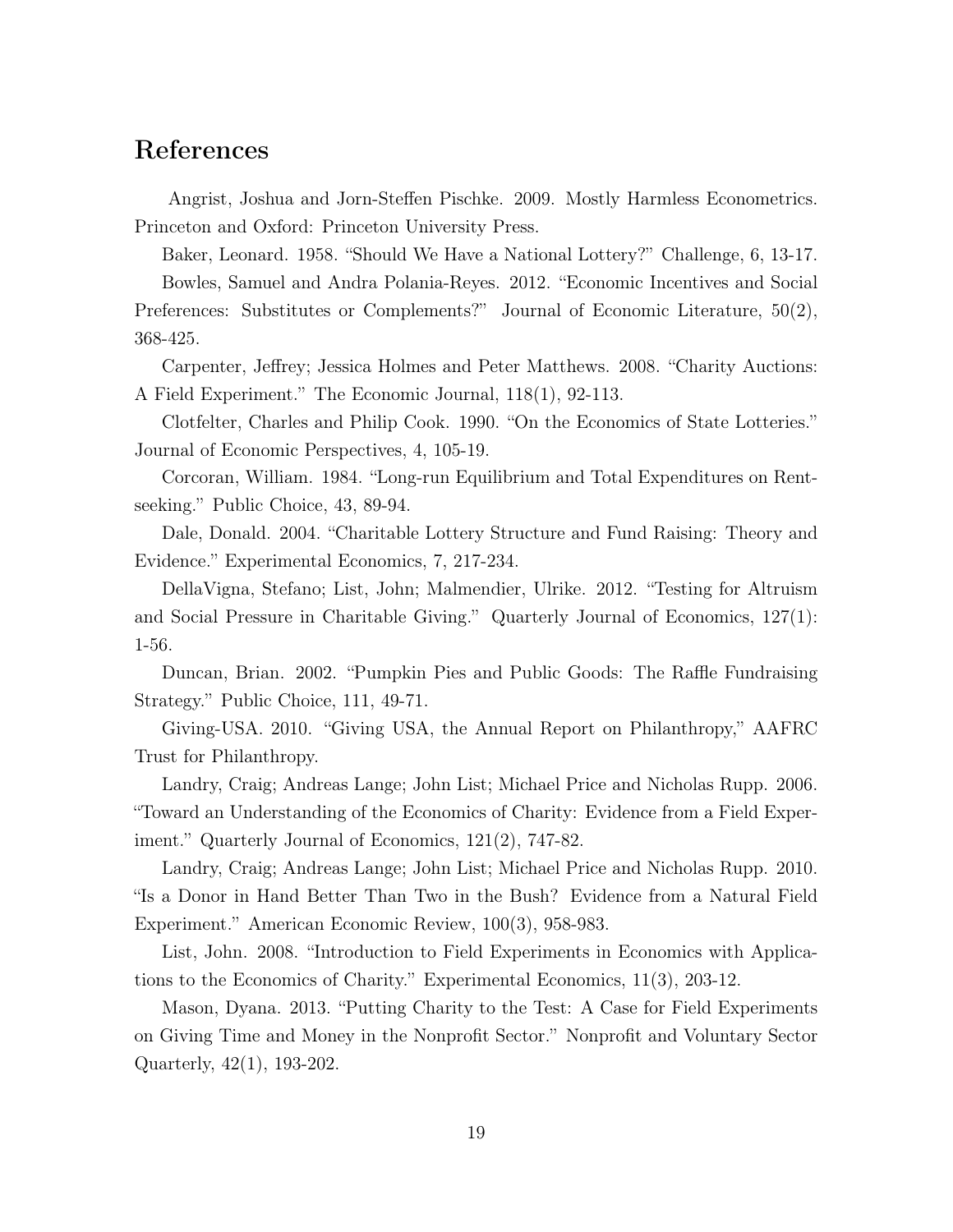Morgan, John. 2000. "Financing Public Goods by Means of Lotteries." Review of Economic Studies, 67, 761-784.

Morgan, John; Orzen, Henrik and Martin Sefton. 2012. "Endogenous Entry in Contests." Economic Theory, 51, 435-463.

Onderstal, Sander; Schram, Arthur and Adriaan Soetevent. 2013. "Bidding to Give in the Field." Journal of Public Economics, 105, 72-85.

Sweeney, Martin. 2009. The Lottery Wars: Long Odds, Fast Money and the Battle over an American Institution. New York: Bloomsbury.

Tullock, Gordon. 1980. Efficient Rent-seeking. in J. Buchanan, R. Tollison and G. Tullock (eds.), Toward a Theory of Rent-seeking Society, 97-112. College Station: Texas A&M University Press.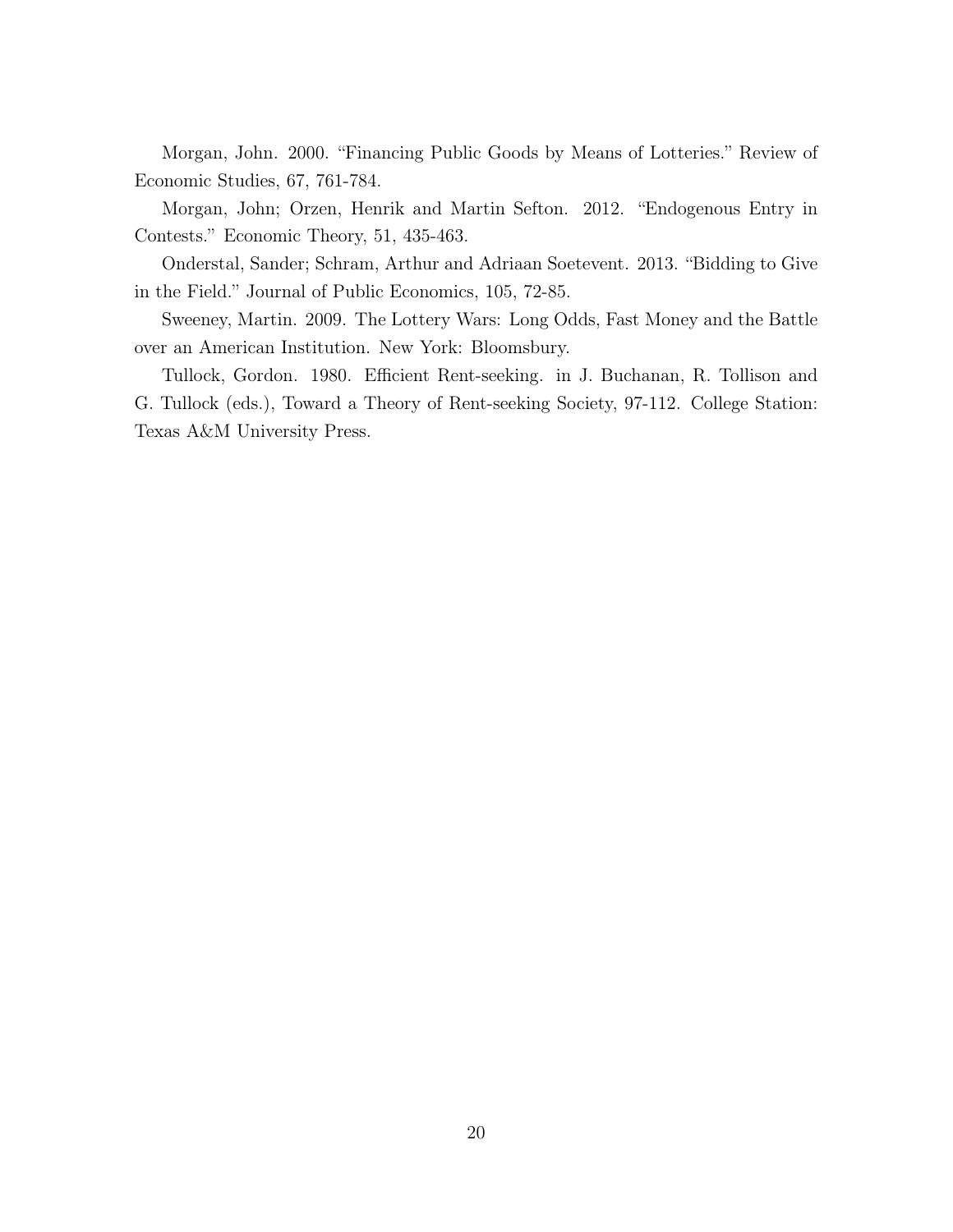# Appendix - Raffle solicitor scripts

### (Note: organization names have been redacted)

Hi, our names are  $\frac{1}{1-\frac{1}{1-\frac{1}{1-\frac{1}{1-\frac{1}{1-\frac{1}{1-\frac{1}{1-\frac{1}{1-\frac{1}{1-\frac{1}{1-\frac{1}{1-\frac{1}{1-\frac{1}{1-\frac{1}{1-\frac{1}{1-\frac{1}{1-\frac{1}{1-\frac{1}{1-\frac{1}{1-\frac{1}{1-\frac{1}{1-\frac{1}{1-\frac{1}{1-\frac{1}{1-\frac{1}{1-\frac{1}{1-\frac{1}{1-\frac{1}{1-\frac{1}{1-\frac{1}{1-\frac{1}{1-\frac{1}{1-\frac{1}{1-\frac{1$ organization in Addison County dedicated to giving access to the tools and resources necessary to meet the community's basic needs. This past year, XYZ provided relief to homes that were being hit by the harsh winter. This has depleted its heating and food assistance budgets, and they need your support.

To raise money, we are conducting a charity raffle. All proceeds of this raffle will benefit XYZ.

This raffle has the prize of a \$500 gift certificate redeemable at local restaurants. These restaurants are The ABC Café, The DEF Bistro, The GHI, The JKL and The MNO. We will draw the winning ticket during the first week of May and notify the winner.

(Show Pricing Scheme Laminate)

[LINEAR] In this raffle, you will receive 5 tickets for a donation of \$5, 10 tickets for \$10, 20 tickets for \$20 and so forth. Here are the different contributions you can make and the corresponding number of tickets you will receive. The cost of each ticket is the same regardless of how many tickets you buy. We expect 100 people to participate in the raffle.

[CONVEX] In this raffle, you will receive 5 tickets for a donation of \$5, 13 tickets for \$10, 30 tickets for \$20 and so forth. Here are the different contributions you can make and the corresponding number of tickets you will receive. The cost of each ticket decreases as you buy more tickets. We expect 100 people to participate in the raffle.

[CONCAVE] In this raffle, you will receive 5 tickets for a donation of \$5, 9 tickets for \$10, 15 tickets for \$20 and so forth. Here are the different contributions you can make and the corresponding number of tickets you will receive. The cost of each ticket increases as you buy more tickets. We expect 100 people to participate in the raffle.

[PWYW] In this raffle, you will receive 5 tickets for any donation of \$5 or more. We would like you to donate whatever you want, 5, 10, 20, 40, or 60 dollars, for the 5 tickets. We expect 100 people to participate in the raffle.

Any questions? Would you like to make a donation to XYZ and enter the raffle?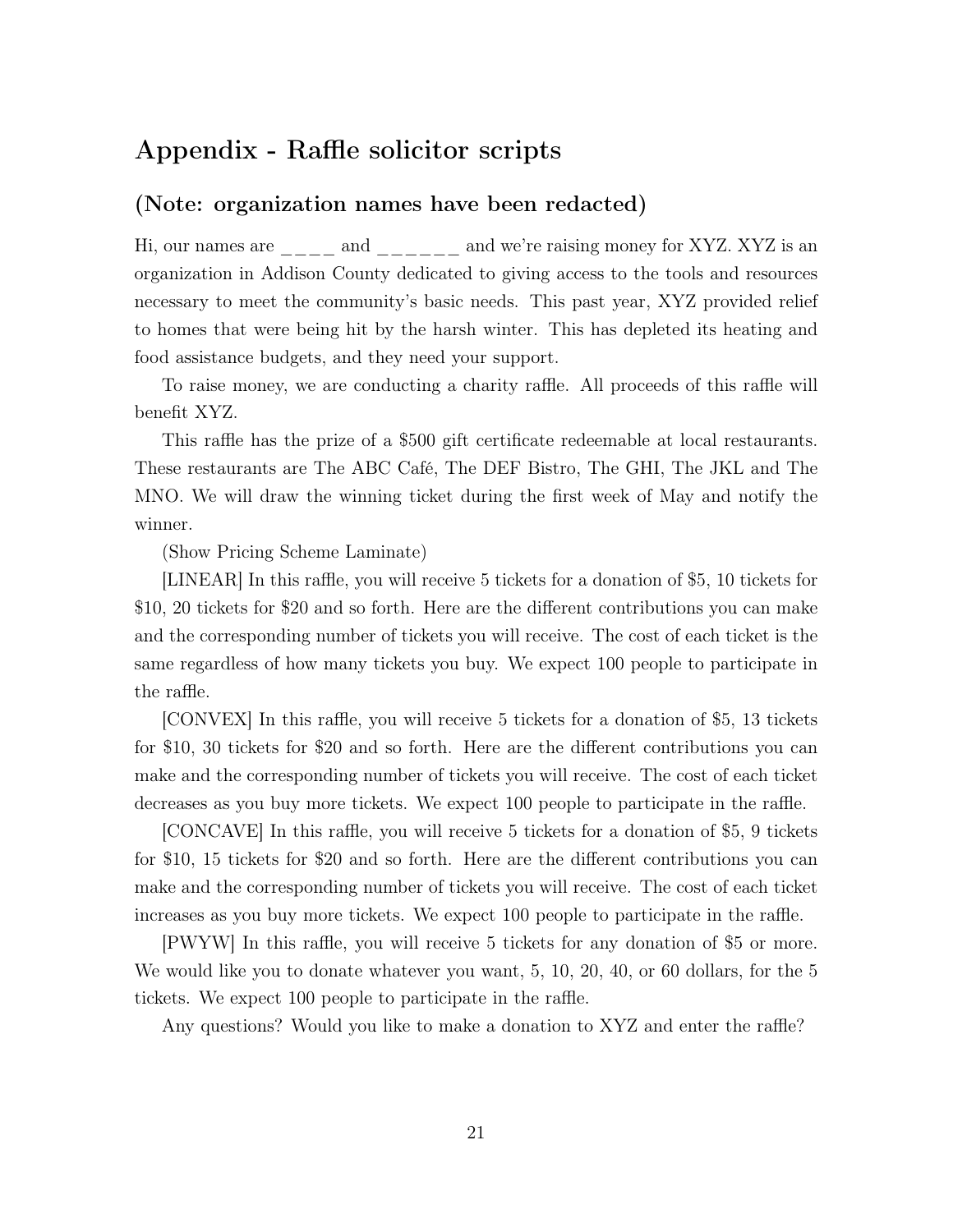| (1)        | (2)        | (3)        | (4)        |
|------------|------------|------------|------------|
| 0.047      | 0.050      | 0.050      | 0.052      |
| (0.046)    | (0.046)    | (0.045)    | (0.045)    |
| $-0.012$   | $-0.011$   | $-0.011$   | $-0.010$   |
| (0.046)    | (0.047)    | (0.046)    | (0.046)    |
| $0.128**$  | $0.128**$  | $0.128**$  | $0.129**$  |
| (0.051)    | (0.051)    | (0.051)    | (0.051)    |
|            | $0.065*$   | $0.066*$   | $0.064*$   |
|            | (0.035)    | (0.034)    | (0.034)    |
|            | $-0.030$   | 0.000      | $-0.010$   |
|            | (0.079)    | (0.081)    | (0.082)    |
|            | $-0.069*$  | $-0.075*$  | $-0.074*$  |
|            | (0.040)    | (0.040)    | (0.039)    |
|            |            | $0.196***$ | $0.182***$ |
|            |            | (0.043)    | (0.044)    |
|            |            |            | $0.031**$  |
|            |            |            | (0.016)    |
| $0.314***$ | $0.304***$ | $0.283***$ | $0.226***$ |
| (0.071)    | (0.074)    | (0.074)    | (0.079)    |
| 849        | 849        | 849        | 849        |
| 0.045      | 0.052      | 0.073      | 0.080      |
|            |            |            |            |

# Appendix - Robustness (solicitor team fixed effects)

Note: Dependent variable is whether one donates or not; linear probability with robust

(standard errors); solicitor team fixed effects included; \* p<0.10, \*\* p<0.05, \*\*\* p<0.01.

Table A1: Fixed effect models of the extensive margin.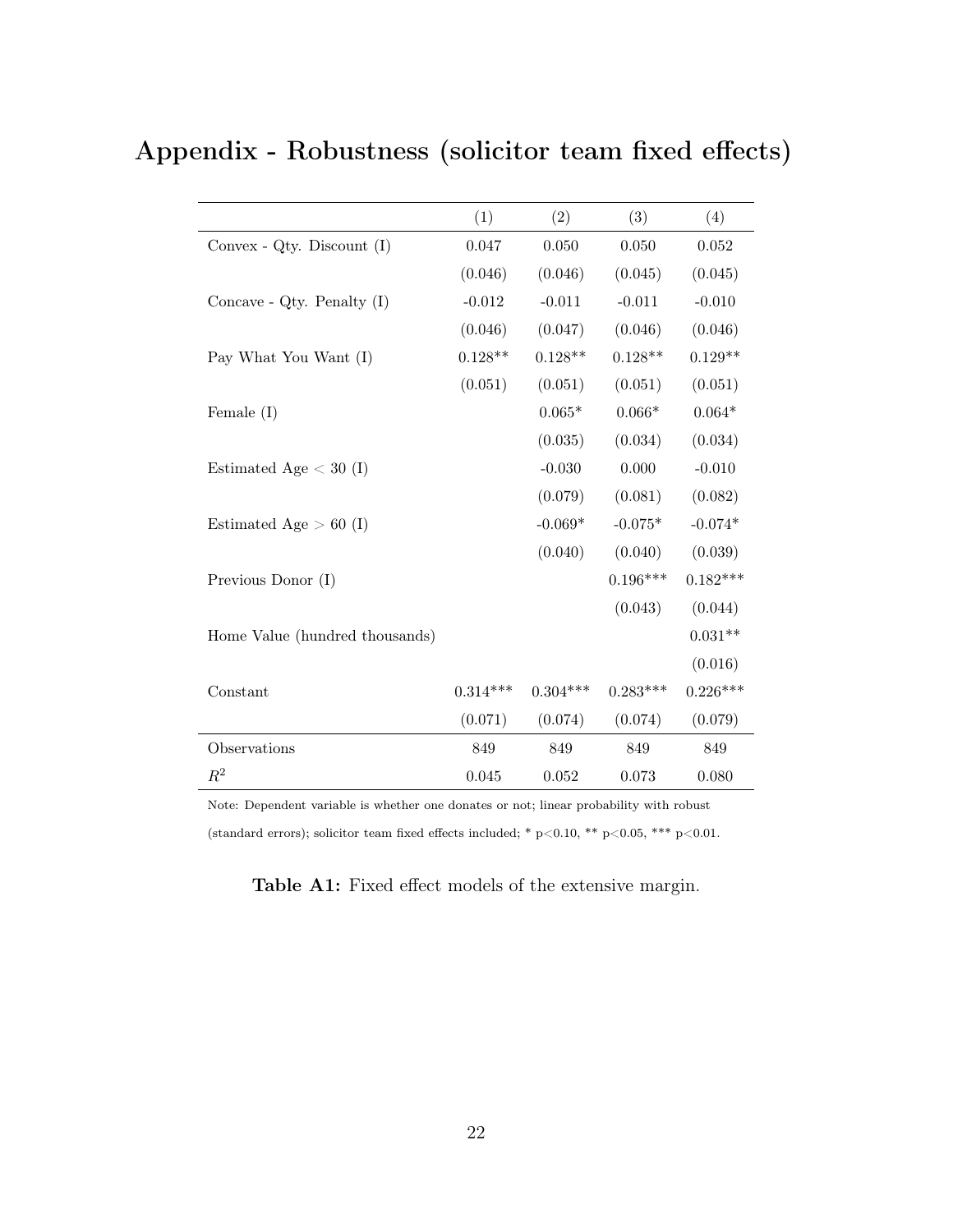|                                | (1)        | (2)         | (3)        | (4)        |
|--------------------------------|------------|-------------|------------|------------|
| Convex - Qty. Discount $(I)$   | $2.808***$ | $2.792**$   | $2.541**$  | $2.542**$  |
|                                | (1.098)    | (1.099)     | (1.055)    | (1.041)    |
| Concave - Qty. Penalty $(I)$   | $-1.177$   | $-1.157$    | $-1.265*$  | $-1.303*$  |
|                                | (0.787)    | (0.802)     | (0.770)    | (0.768)    |
| Pay What You Want (I)          | 1.056      | 1.066       | 1.305      | 1.399      |
|                                | (1.323)    | (1.320)     | (1.313)    | (1.310)    |
| Female $(I)$                   |            | $-0.354$    | $-0.149$   | $-0.384$   |
|                                |            | (1.057)     | (1.001)    | (1.000)    |
| Estimated Age $<$ 30 (I)       |            | 0.022       | 1.409      | 1.555      |
|                                |            | (2.146)     | (2.103)    | (2.147)    |
| Estimated Age $> 60$ (I)       |            | $-0.545$    | $-0.533$   | $-0.703$   |
|                                |            | (0.894)     | (0.863)    | (0.853)    |
| Previous Donor (I)             |            |             | $5.502***$ | $5.293***$ |
|                                |            |             | (1.375)    | (1.344)    |
| Home Value (hundred thousands) |            |             |            | $1.037***$ |
|                                |            |             |            | (0.366)    |
| Constant                       | $9.753***$ | $10.103***$ | $8.910***$ | $6.930***$ |
|                                | (2.078)    | (1.978)     | (1.897)    | (2.017)    |
| <b>Observations</b>            | 434        | 434         | 434        | 434        |
| $R^2$                          | 0.046      | 0.047       | 0.112      | 0.131      |

Note: Dependent variable is donation, conditional on being positive; OLS with robust

(standard errors); solicitor team fixed effects included. \* p<0.10, \*\* p<0.05, \*\*\* p<0.01.

Table A2: Fixed effect models of the intensive margin.